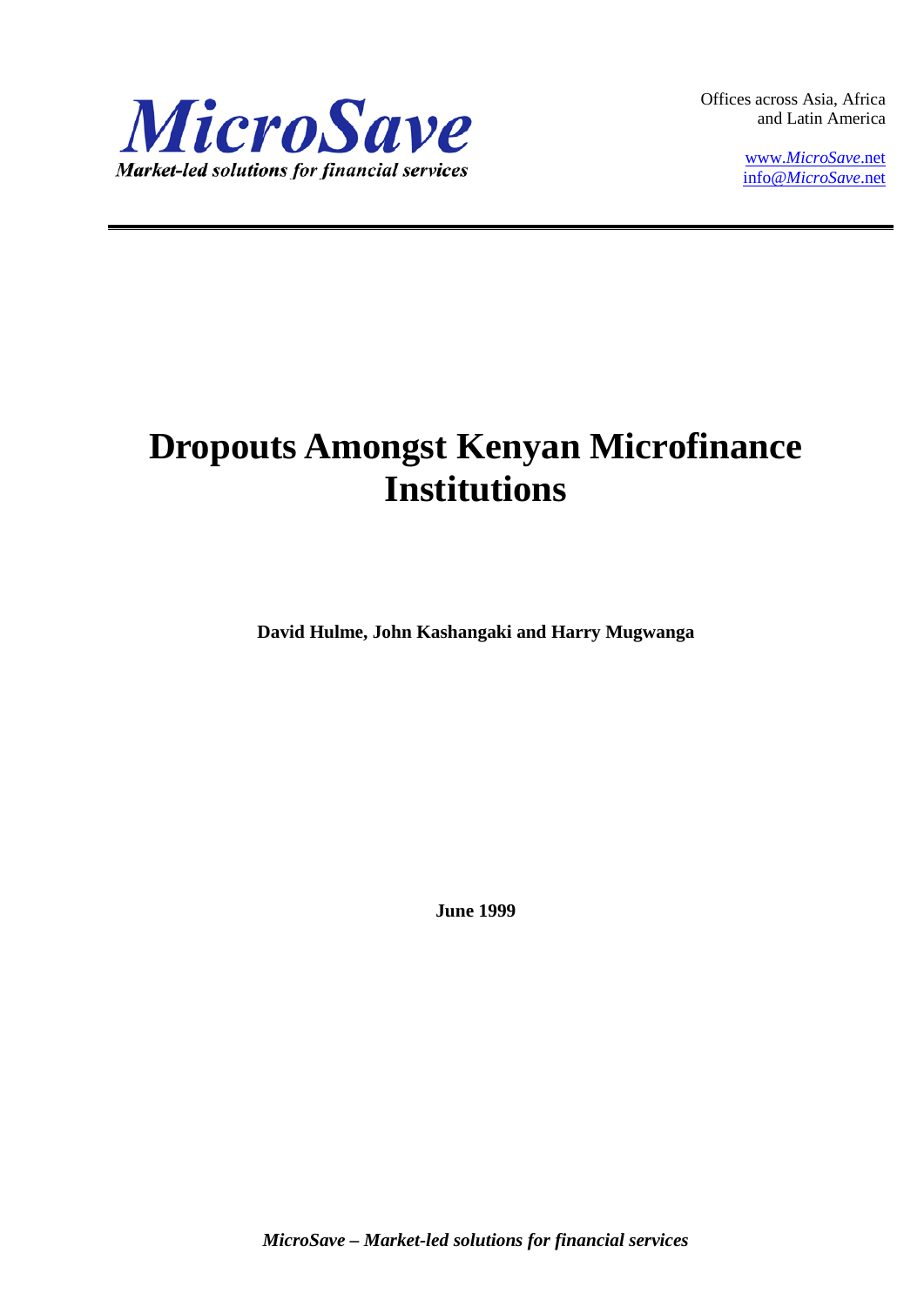# **MicroSave**

# STUDY ON DROPOUTS AMONGST KENYAN MFIS

| 1.1          |  |
|--------------|--|
| 1.2          |  |
| 1.3          |  |
| 1.4          |  |
|              |  |
| 2.1          |  |
| 2.2          |  |
| 2.3          |  |
| 2.4          |  |
| 2.41         |  |
| 2.42         |  |
| 2.43         |  |
| 2.44         |  |
| 2.45         |  |
| 2.46         |  |
|              |  |
|              |  |
| 3.1<br>3.2   |  |
|              |  |
| 3.21<br>3.22 |  |
| 3.3          |  |
| 3.31         |  |
| 3.32         |  |
| 3.33         |  |
| 3.34         |  |
| 3.35         |  |
| 3.36         |  |
| 3.37         |  |
| 3.38         |  |
| 3.4          |  |
| 3.5          |  |
| 3.6          |  |
| 3.7          |  |
|              |  |
| 4.1          |  |
|              |  |
|              |  |
| 5.1          |  |
| 5.2          |  |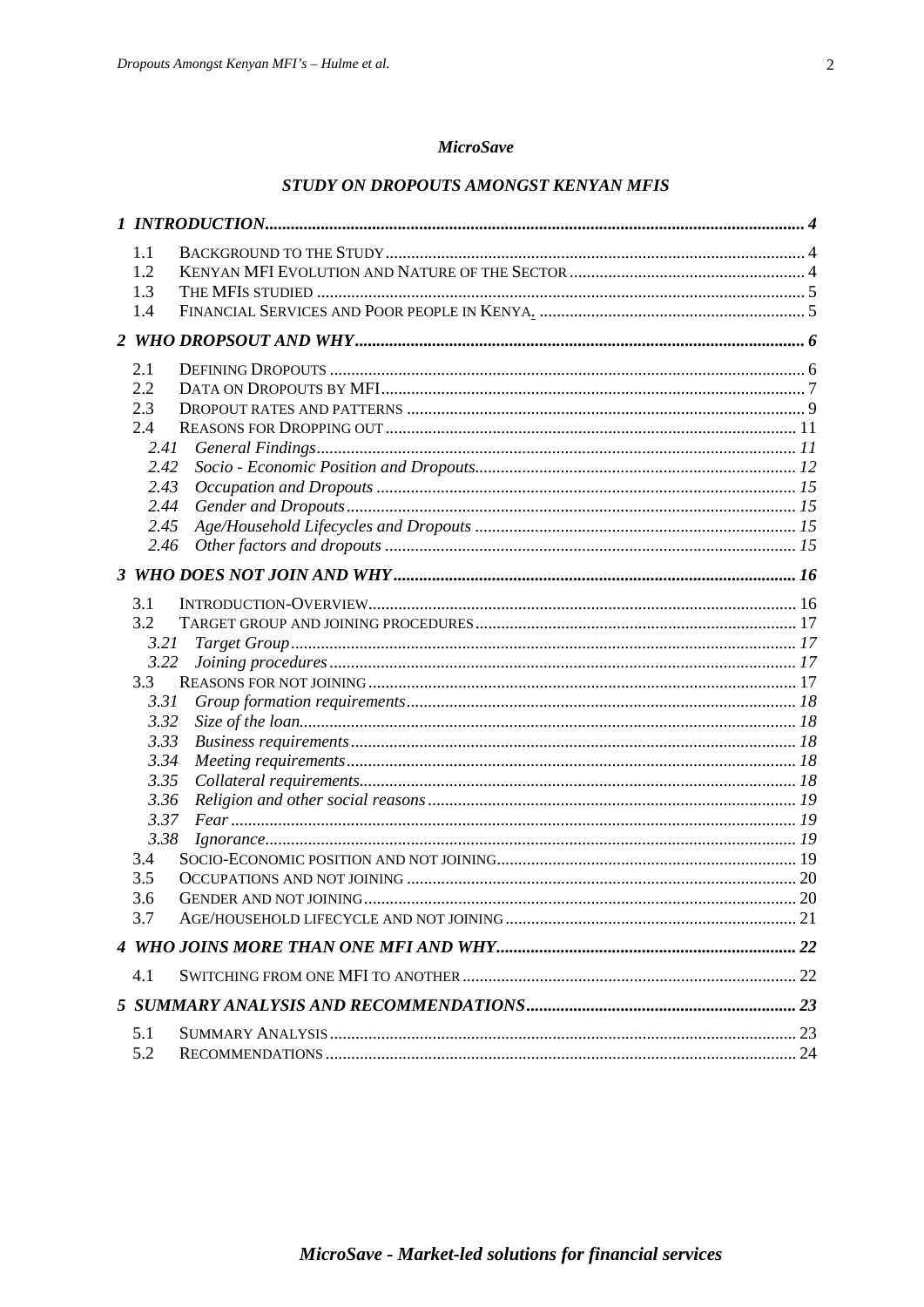# **List of Tables**

# **List of Acronyms**

| <b>NCCK</b> | National Council of Churches of Kenya |
|-------------|---------------------------------------|
| <b>KREP</b> | Kenya Rural Enterprise Programme      |
| <b>KWFT</b> | Kenya Women's Finance Trust           |
| LIF         | Loan Insurance Fund                   |

SHG Self Help Group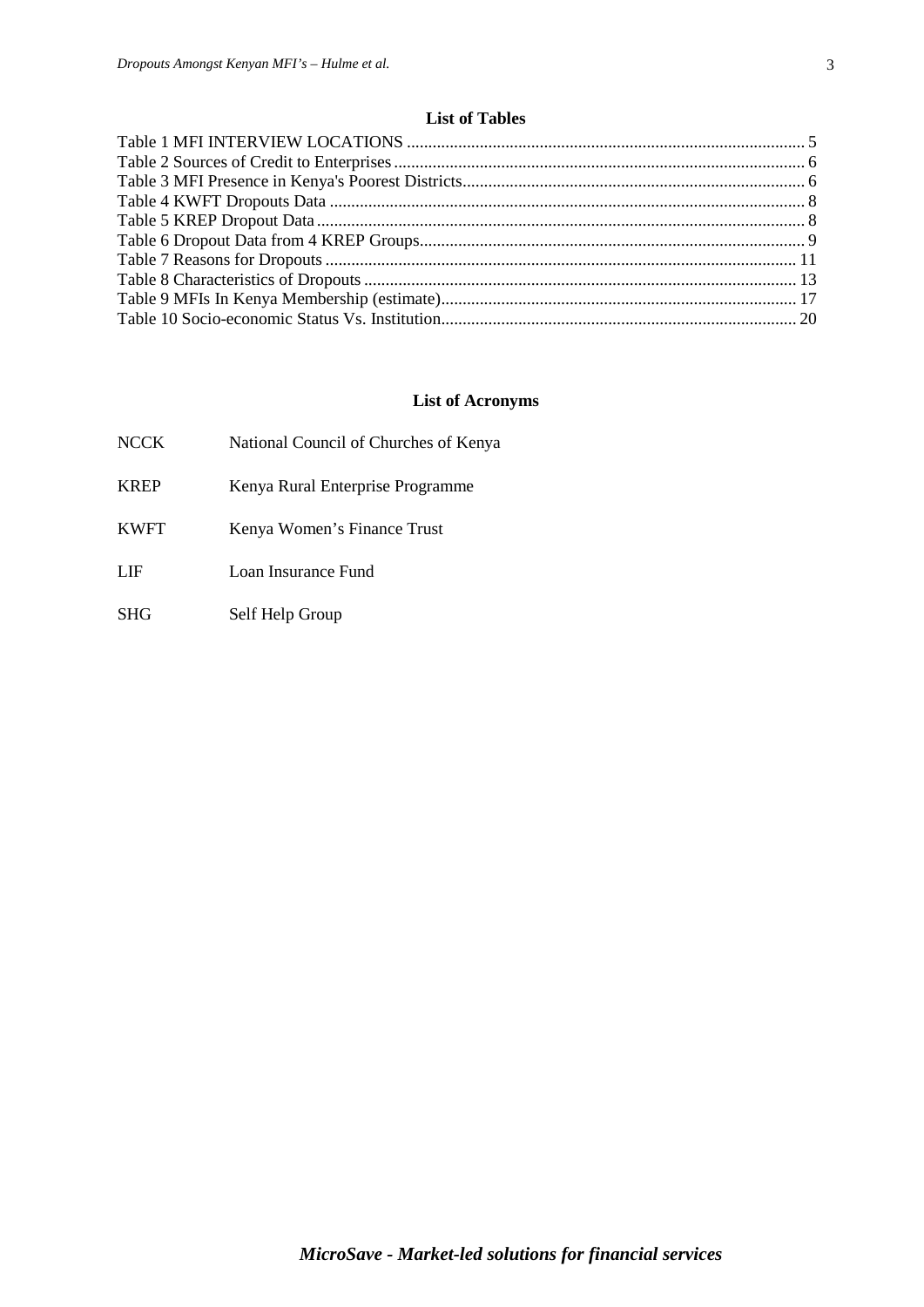# *MicroSave*

# **STUDY ON DROPOUTS AMONGST KENYAN MFIs**

# **1 INTRODUCTION**

# *1.1 Background to the Study*

As a result of the Africa Conference on "Savings in the context of Micro-finance" held in February 1998 in Kampala, UNDP and DFID have started an initiative to promote savings for poor people in Africa. As a part of this initiative, two action oriented research assignments were commissioned by *MicroSave* in East Africa. One would focus on the use and impact of savings by poor people and other would focus on the reasons for high dropout rates in East Africa. This report presents the findings of the study on dropouts in Kenya.

A major assumption guiding the study is that dropout rates in Africa are generally higher than those in Latin America and Asia for similar MicroFinance Institutions (MFIs) in the range of 40-50%. This study attempts to shed light on this as well as to identify reasons why clients exit or dropout.

More specifically, as set out in the Terms of Reference, the study examines the following:

- The socio-economic characteristics of dropouts;
- The reasons for dropouts amongst clients, including those that have switched between MFIs;
- The reasons why poor people eligible to join MFIs in the areas where they are operating choose not to; and
- The reasons why MFI clients join two or more MFIs at the same time.

Prior to examining these issues, we present a brief overview of the MicroFinance sector in Kenya.

# *1.2 Kenyan MFI Evolution and Nature of the Sector*

The Kenyan MicroFinance industry is one of the oldest and most established in Africa. Interest in the informal sector in Kenya started as far back as the early 1970's after the seminal ILO report on employment was issued in Kenya in 1972. This report for the first time identified the informal sector as a potentially important contributor to employment and economic growth in Kenya and other developing countries.

Since then, there has been a gradual shift in interest and resources towards assisting the informal sector in a variety of ways. In the 1970's the main organisations providing credit to the informal sector were church based organisations like the National Council of Churches of Kenya (NCCK) and other smaller church based NGOs. These programmes were heavily subsidised and were ad-hoc additions to other social outreach programmes offered to the poor. Outreach was extremely limited.

In the 1980's other specialised organisations began operating. Two major organisations included KREP which started as a subsidiary of a U.S. based NGO and Kenya Women's Finance Trust (KWFT). These organisations were heavily subsidised at the time and used the integrated (credit and training) approach to assist micro-enterprises. KREP initially had a limited loan portfolio but focused more on lending funds provided by USAID and other donors to smaller organisations like NCCK, KWFT, Tototo among others.

By the early 1990's, interest and knowledge about the microfinance industry had grown substantially and the approach to the industry began to become more focused and sustainability oriented. The "minimalist" Grameen approach was adopted by most MFIs and other ancillary activities like training were either stopped completely or spun off into separate programmes. A few specialised, product based institutions began to emerge in the sector as many church based organisations died out or collapsed due

# *MicroSave - Market-led solutions for financial services*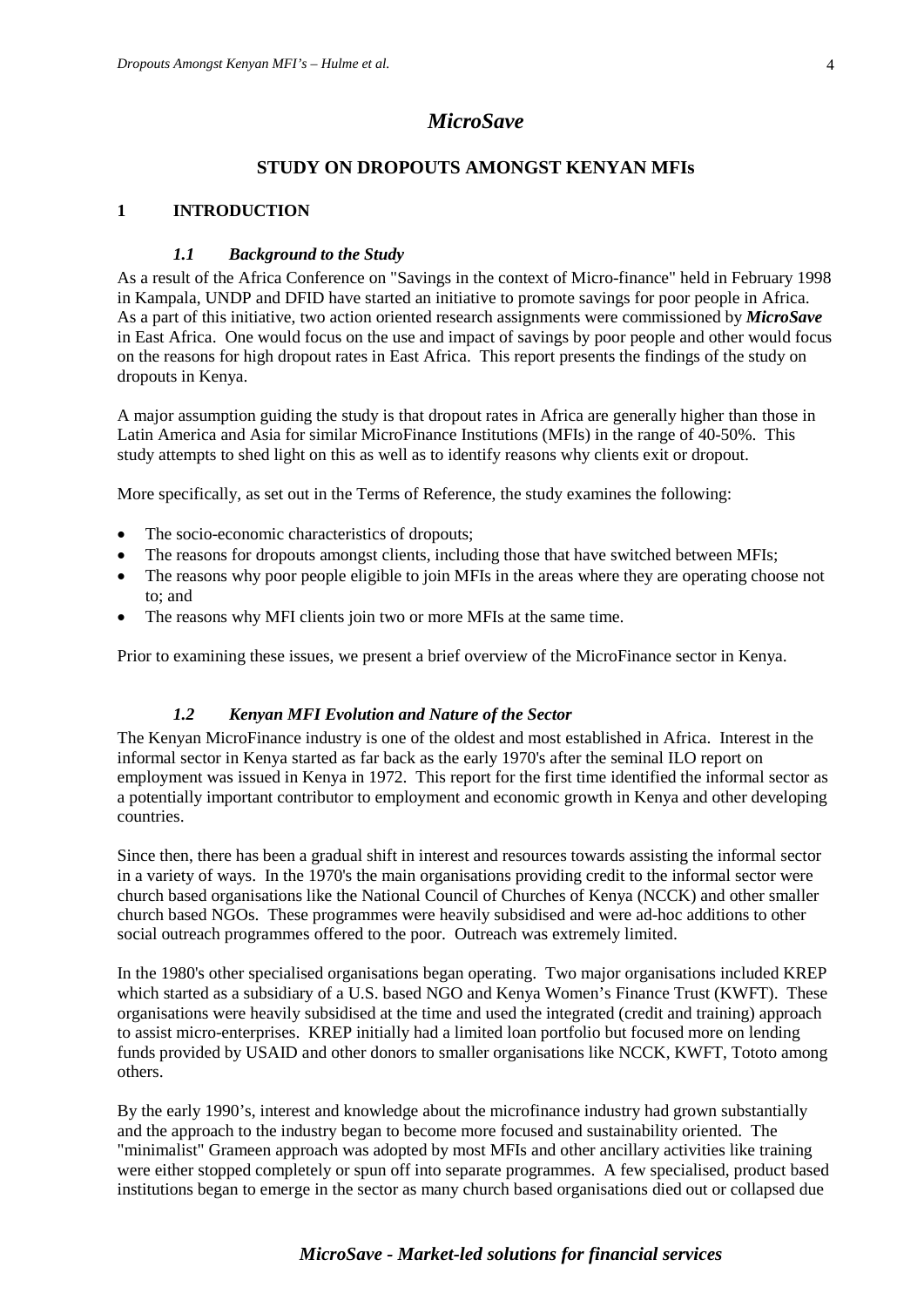to lack of funding. The most prominent institutions that emerged were KREP, KWFT, PRIDE, FAULU and increasingly other institutions like NCCK and CARE-WEDCO. All of these institutions continued to be reliant on donor funds although KREP has been licensed as a bank and is scheduled to operate as a commercial institution. The focus of these institutions has gradually changed from emphasis on the very poor to the enterprise poor as the demands on these institutions to become financially sustainable has increased.

# *1.3 The MFIs studied*

The consultant obtained information from the following MFIs:

- 1. Kenya Rural Enterprise Programme
- 2. Pride Kenya<br>3. NCCK-Smal
- 3. NCCK-Small Scale Enterprise Division
- 4. CARE-WEDCO
- 5. Kenya Women Finance Trust

It should be noted that different institutions provide information to varying degrees and this is reflected in the findings presented below. The consultants visited groups from the institutions in the following locations:

| MFI          | <b>GROUP LOCATION</b> |
|--------------|-----------------------|
| 1. KREP      | Nairobi, Nyeri        |
| 2. KWFT      | Nairobi, Nyeri        |
| 3. NCCK      | Nairobi, Nyeri        |
| 4.CARE-WEDCO | Western Kenya         |
| 5. PRIDE     | Thika                 |

#### **Table 1 MFI INTERVIEW LOCATIONS**

In addition to reviewing secondary data and relevant reports (limited in number), a total of over 25 groups with a current membership of over 500 were visited in various locations around the country. Efforts were made to interview both urban and rural based groups in order to get a varied perspective. In addition, detailed discussions were held with credit officers and other key informants knowledgeable about MFIs. As we only interviewed a few groups per MFI, the results relating to each MFI cannot be taken as statistically significant. However, the overall trends established for the aggregated MFI data is in our view a reasonably accurate reflection of the reality on the ground.

#### *1.4 Financial Services and Poor People in Kenya.*

There is ample evidence in various studies carried out in Kenya that poor people have limited or no access to formal financial services. The 1995 GEMINI study for example found that 90% of micro and small enterprises in Kenya have never received credit (see table below). Since 45% of Kenya's population lives at or below the poverty line, this implies that a significant proportion of the population do not have access to formal financial services. They rely largely on informal mechanisms such as merry-go-rounds, family and friends at the lowest end and NGO, church groups and SACCOs at the upper end respectively. Except possibly for the Kenya Post Office Savings Bank, banks in Kenya have not paid much attention to the poor. NGOs have made efforts to act as intermediaries but thus far their outreach is limited to densely populated urban and rural areas.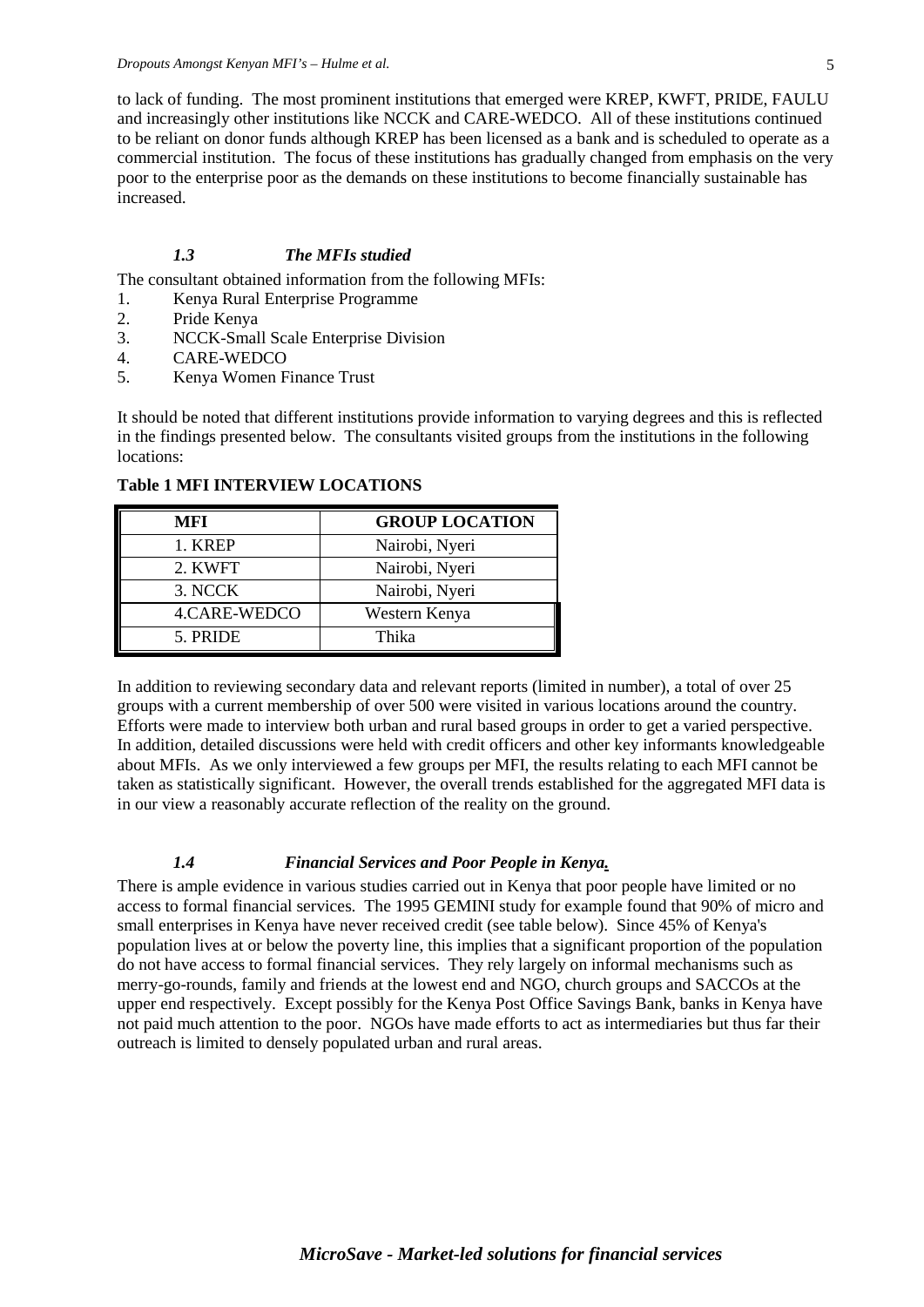| <b>Sources of Credit</b>          | <b>Percentage</b> |
|-----------------------------------|-------------------|
| None (no credit received)         |                   |
| <b>ROSCAs</b>                     | 5.0               |
| <b>Formal Credit Institutions</b> | 3.2               |
| <b>Family Members</b>             | 2.0               |
| <b>Bank Overdraft</b>             | 0.2               |
| Money Lender                      | 0.1               |
| <b>Other Sources</b>              | 0.5               |
| <b>Total</b>                      | 100.2             |

#### **Table 2 Sources of Credit to Enterprises**

Source: Gemini 1995

As a further indication of the limited penetration of credit services, out of the ten poorest districts, the leading MFIs have a presence in only four (see table below). In some districts like Isiolo, Samburu and Makueni, other organizations like Action Aid and World Vision provide assistance.

| District   | % of Absolute Poor<br>(Adult Equivalent) | <b>MFI Presence</b> |
|------------|------------------------------------------|---------------------|
| Marsabit   | 88                                       | <b>KREP</b> (Pilot) |
| Samburu    | 84                                       |                     |
| Isiolo     | 82                                       |                     |
| Makueni    | 76                                       |                     |
| Turkana    | 74                                       |                     |
| Tana River | 72                                       |                     |
| Machakos   | 69                                       | <b>KREP</b> (PRIDE) |
| Mandera    | 68                                       |                     |
| Kilifi     | 67                                       | KWFT, NCCK          |
| ). Embu    | 63                                       | KREP, KWFT, NCCK    |

**Table 3 MFI Presence in Kenya's Poorest Districts**

Source: Office of the Vice President: Poverty in Kenya 1997

# **2 WHO DROPSOUT AND WHY**

#### *2.1 Defining Dropouts*

Although no distinct definition of dropouts was found, all the MFI credit officers interpreted dropouts as individuals that leave the programme either voluntarily or through coercion. No distinction is made between dropouts that are asked to leave due to illness, migration or other factors. There also appeared to be no distinction between dropouts that leave the programme "to rest" and then return, and those that leave permanently.

The former category is interesting and existed in most of the groups visited. Individuals were either attending meetings on a regular basis to pay their savings but not taking a loan or had dropped out temporarily, withdrawn their savings and were planning to return at a later date. The latter situation often occurs because the MFIs have adopted a fiercely pro-credit policy which discourages members from remaining in the groups if they are not taking out a loan (see box below). As one credit officer reported, "Credit officers are required to maintain 250-300 clients" and to achieve certain loan disbursements targets; there is pressure to encourage clients to take new loans even if they are not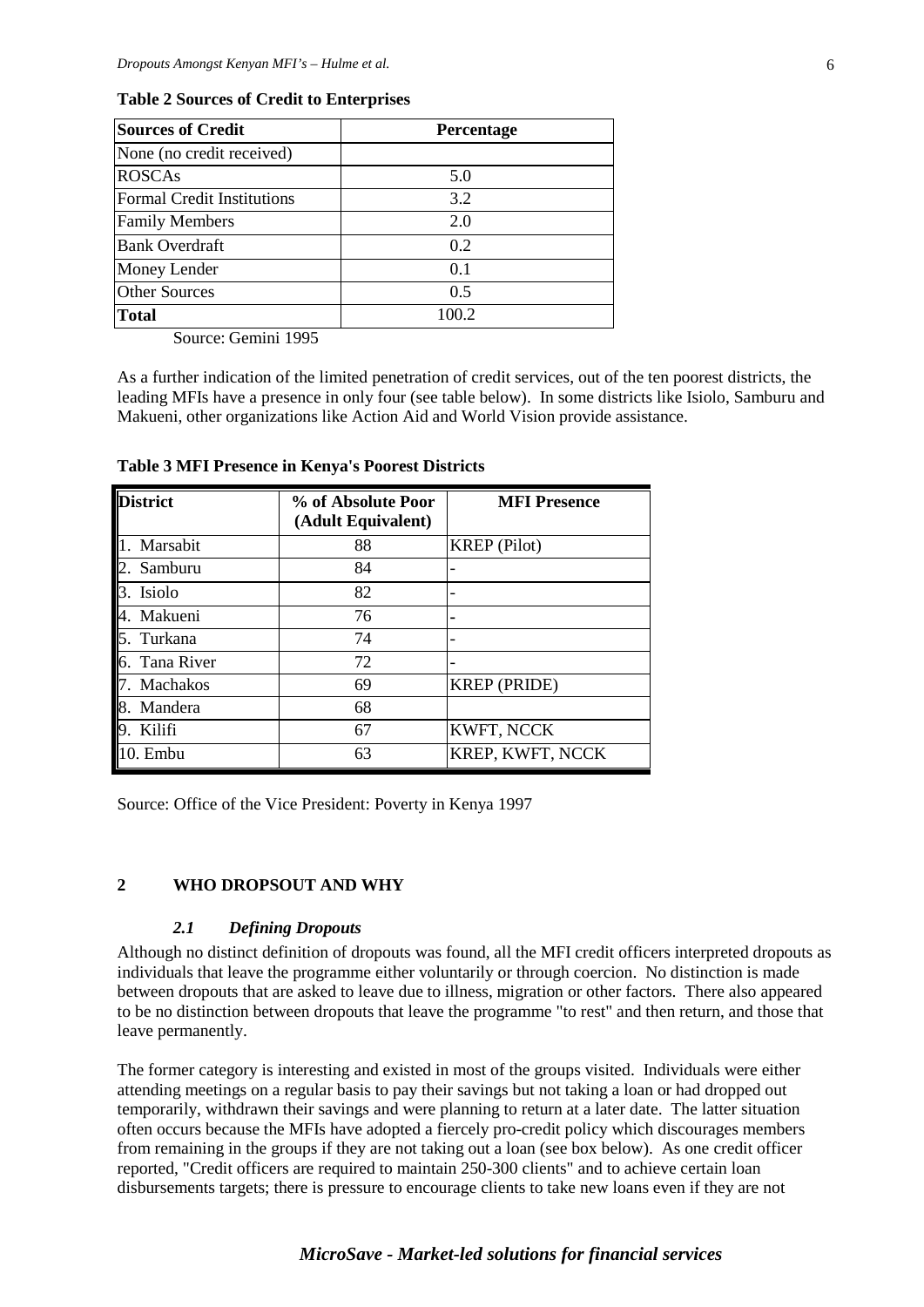The results of this "leaving", "resting" and "returning" is that many dropouts are short-term dropouts and lead to a significant overstatement of the number of dropouts.

#### **Box 1 You Take A loan or Get Out**

Most MFI's in Kenya have a very strong emphasis on credit but some are getting into the position where clients are virtually forced to take loans. This is partly because of the MFI's needs to pump out loans to achieve operational sustainability and partly due to a belief that loans are good for small entrepreneurs – even if they don't want them!

At one meeting we attended, of a group of 25 women who had been clients for 10 months, the three women in the group who had not taken loans were asked to stand up by the business development officer and explain why they had not taken loans. The implications were quite clear – they were letting the group down even though they had excellent savings and attendance records.

Another business development officer told us, " once you have savings and don't take a loan then I tell you take a loan or get out". There was even a suggestion that members who do not really need a loan should take a loan of the smallest size available and deposit it in a SACCO (Savings and Credit Cooperative).

This fiercely pro-credit culture may work while levels of competition are low and women place a high value on the benefits of being in a group . If competition develops it will become very vulnerable.

# *2.2 Data on Dropouts by MFI*

Data on dropouts, was provided by two out of the five organizations that we worked with and is presented in Table 4 and 5 below. The consultant did note, however, that although three out of the five MFIs visited collected dropout data systematically, it was not used as an integral part of their management tool to assist in developing new products and services and containing default rates. Although credit officers were supposed to indicate the reason for each dropout in the membership book this was hardly done and even when it was done, there was no indication that senior management were fed with this information or that this information was entirely accurate.<sup>[1](#page-6-0)</sup>

<span id="page-6-0"></span>In many cases the reasons cited were simply "voluntary exit" or "indiscipline" without significant probing as to why they leave. In many cases individuals leave due to frustration with the programme requirements or to join other programmes even if they do not explicitly state it.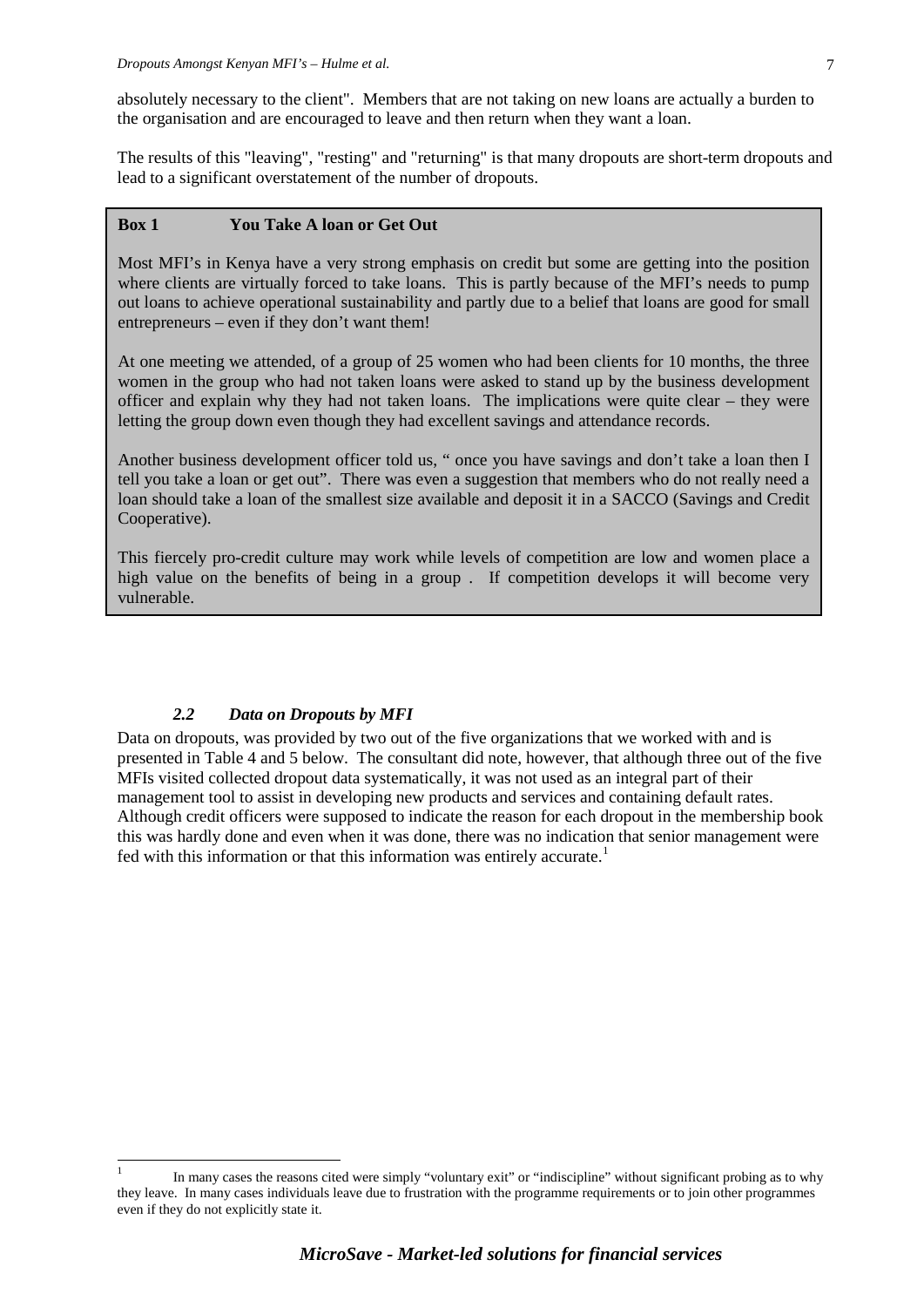| <b>REGION</b>       | <b>Dropouts</b> |      | <b>Members</b> |       | Dropout rates % |      |
|---------------------|-----------------|------|----------------|-------|-----------------|------|
|                     | 97              | 98   | 97             | 98    | 97              | 98   |
| <b>Nairobi</b>      |                 | 75   | 1283           | 3107  |                 | 2.4  |
| <b>Coast</b>        | 255             | 996  | 3529           | 3385  | 7.2             | 29.4 |
| Mt. Kenya           | 335             | 534  | 2025           | 4202  | 16.5            | 12.7 |
| <b>Rift Valley</b>  |                 | 107  |                | 927   |                 | 11.5 |
| <b>Consolidated</b> | 590             | 1712 | 6837           | 11621 | 8.6             | 14.7 |

#### **Table 4 KWFT Dropouts Data**

The data for KWFT shows a rise in the dropout rate from 8.6% in 1997 to 14.7% in 1998. The large increase at the Coast can be attributed to the effect of the Likoni clashes in late 1997 and the general economic downturn at the coast. Very low dropout rates in Nairobi can possibly be explained by strict policies introduced in 1997 after a particular branch experienced heavy dropouts in 1996.

#### **Table 5 KREP Dropout Data**

|      | <b>Dropouts</b> | <b>Members</b> | <b>Dropout rates %</b> |
|------|-----------------|----------------|------------------------|
| 1997 | 208             | 10956          |                        |
| 1998 |                 |                |                        |

The data for KREP shows a significant increase in the number of dropouts between 1997 and 1998 with the dropout rate almost doubling from 11% to 21.4%. A major reason for this was the change in policy adopted by KREP to limit increases in loans and loan sizes (See box below). A large number of dropouts occurred in the third quarter of 1998 when dropouts rose considerably in all branches

The data provided by these two institutions appears to suggest that dropout rates are not as high as originally thought for key MFIs in Kenya. These findings however cannot be generalised for all MFIs in the country as we noted significantly higher dropout rates in some of the other MFIs studied (PRIDE, NCCK and CARE-WEDCO). In our discussions with credit officers we got mixed views on the relative importance of dropouts. Some felt that dropouts were not a major problem at present while others felt that there was need to pay much more attention to the issue. Two MFIs in particular have been experiencing a high dropout rate and defections to other MFIs because they are experiencing a cash/credit squeeze and are unable to disburse loans or pay out the LIF to clients quickly and efficiently.

The data from both KWFT and KREP does seem to suggest how naïve it is to discount dropout rates as insignificant as small changes in either policy (KREP) or the economic environment (KWFT) can drastically effect the dropout rate. Dropout rates for both KWFT and KREP increased by over 10% between 1997 and 1998 for different reasons as explained above.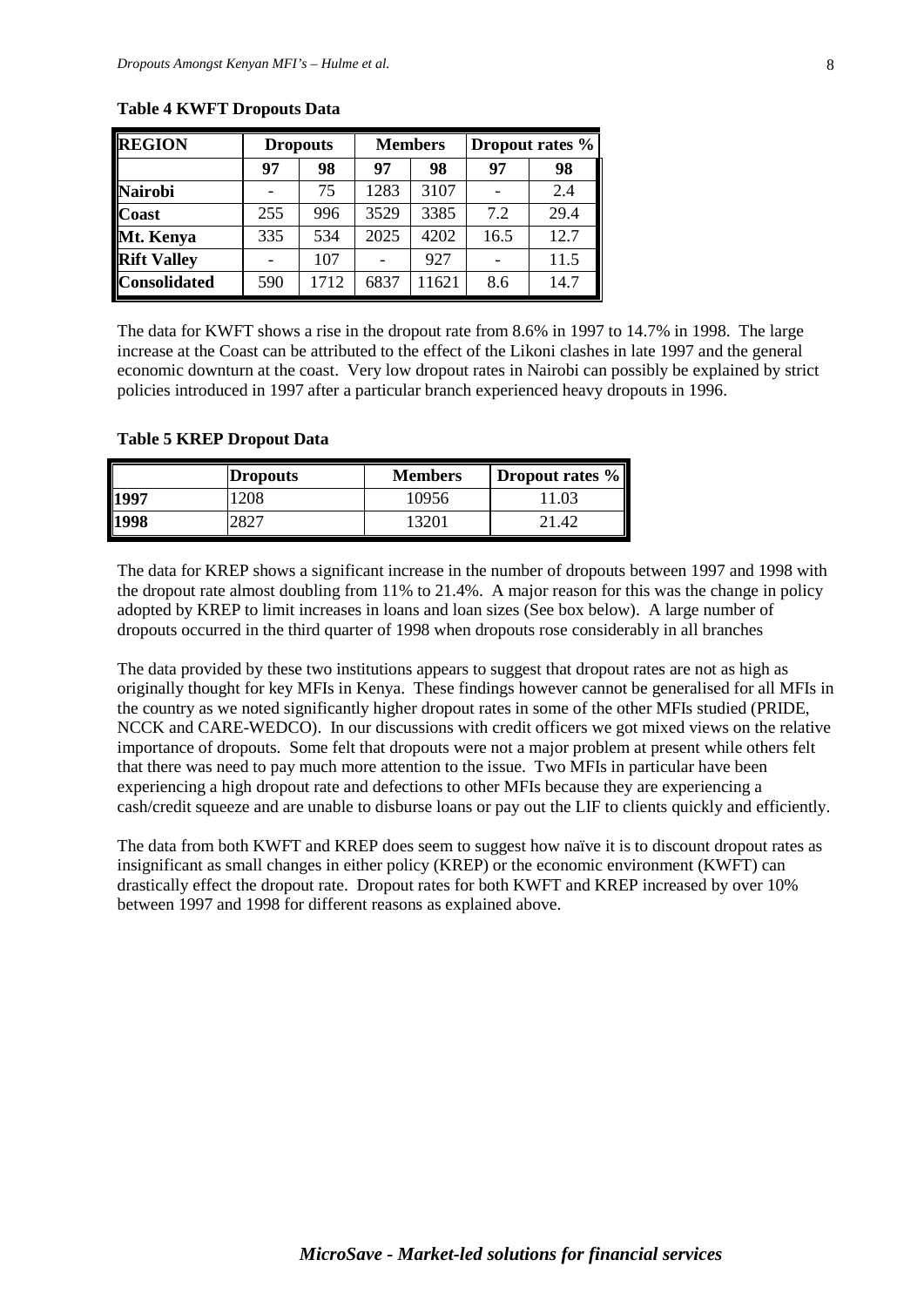# **Box 2 KREP - Drifting Up and Shifting Down**

In the mid-1990s KREP allowed its clients to rapidly expand their loans by a policy of the automatic doubling of loan size for those who repaid on schedule (or ahead of schedule). This encouraged relatively wealthier people to join and, after a few cycles, take out loans of KSh. 200,000 - 500,000 (US \$ 3,200 - 8,000). Poorer group members began to dropout, as they were concerned about guaranteeing such big loans, and so KREP's clientele 'drifted up', to the non-poor, and total client numbers fell. Just as bad, some tricksters joined KREP, took out a series of loans that they rapidly repaid and then defaulted or disappeared once they had a large loan.

To reduce exit rates and re-focus on its target group of micro and small entrepreneurs KREP changed its policy on loan size. First loans are now KSh. 15,000 (US \$ 240), second loans KSh. 17,000 (US \$ 275) and third loans KSh. 20,000 (US \$ 325). In some of the KREP self-help groups (SHGs) we visited clients reported that wealthier SHG members had dropped out now that they could not rapidly develop a credit record that would give them access to large loans.

This experience illustrates the way in which product design influences client bases and dropout/exit structures. Rapid access to large loans encouraged well-established entrepreneurs (and some fraudsters) to join KREP while poorer clients dropped out. Scaling down loan size growth allowed KREP to 'shift down' to its target group but increased the rate at which relatively wealthier members exited.

# *2.3 Dropout rates and patterns*

In order to identify specific patterns in dropout rates, ideally one needs time series data for at least eight to ten years. This was not available to the consultants. Using the data we had for KREP and KWFT for two years, we were not able to establish any specific patterns for dropouts. Credit officers did inform us, however, that dropout rates tend to be highest during the first few loan cycles. One group informed us that "in the past five months 6 members have joined and dropped out ". Another credit officer informed us that "skimming, normally occurs during the first eight weeks of savings … normally during this period some dropout either because they are unwilling to continue or because they are unable to save regularly".

Data from one credit officer with dropout information for four groups over a period of seven loan cycles appears to corroborate these findings. 45% of all the dropouts occurred during the first two loan cycles and 70% during the first three loan cycles (see table below).

| <b>Loan Cycle</b> |                   | ∼    |            |    | o             |      |
|-------------------|-------------------|------|------------|----|---------------|------|
| # of Dropouts     | $\mathbf{A}$<br>ت |      | າາ<br>ر. ر | ١C | ~             |      |
| %<br>'otal        | h                 | 41.L |            |    | $\sim$<br>J.V | ن. 1 |

#### **Table 6 Dropout Data from 4 KREP Groups**

We found this pattern occurring in a number of cases during the course of our discussions with groups and individuals. A group would start off large and very quickly whittle down during the first 2-3 loan cycles until the remaining members were comfortable with each other and "reasonably willing and able to comply with group requirements". In some cases, groups would either completely disintegrate (see box below) or whittle down to a very small number.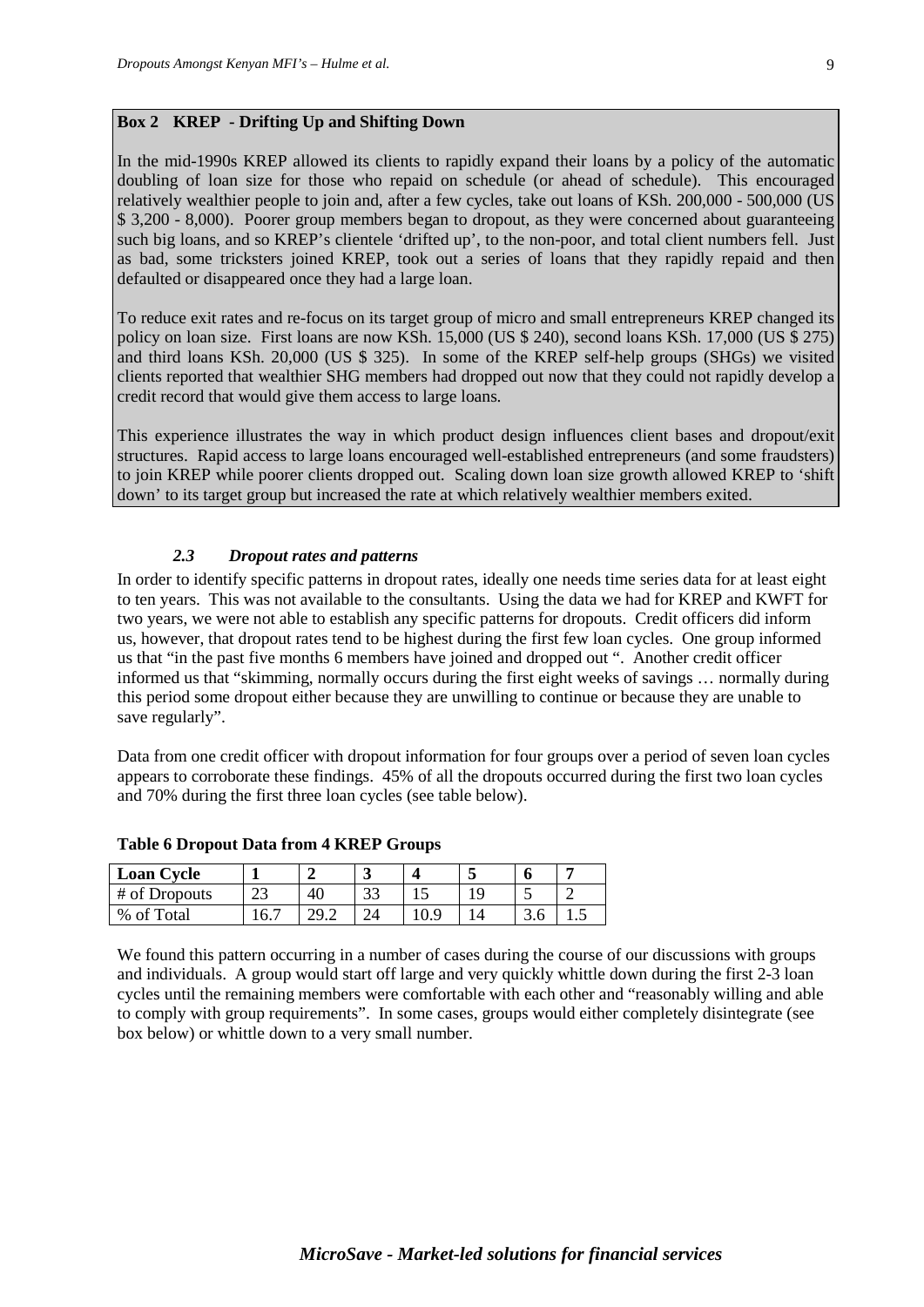One group we met was on the verge of disintegration. The group was a rural group based about 15 km. outside of Nyeri. The meeting we attended had only 10 present out of a total of 27 registered members. Three members were defaulting on their loans and had not attended the meeting. None of the present members knew where they were. One member had not been seen for the past three meetings. The group had already paid a significant amount to cover for these members and were finding it difficult to continue paying as the amounts were quite large (Ksh. 20,000). In addition 8 other members were threatening to default on their first loans and wanted to access their savings in order to "balance out their loans". The credit officer was adamant that all the loans had to be fully paid up before these members could access their savings. In addition, the credit officer advised them that if they did not pay back, or get the loanees to pay back, the outstanding loans within the next few weeks, the group would have to stop operating.

The group explained to us that many of the initial members of the group did not have legitimate businesses. They had been "heavily recruited to join the scheme" without adequately understanding the implications and without even undergoing a proper appraisal by other members. Some members did not even own their own businesses and were actually employees! According to the group many of them did not know each other when the group first formed even though they were "supposed to guarantee" each other. In this case the group solidarity concept broke down and individuals encouraged by credit officers eager to expand their loan portfolio were accepted into the group just to ensure that the "group of 30" requirement was met.

One group encountered had only fifteen members, eight of them had developed a very good rapport with each other and their businesses had all prospered over time. They had found it difficult to recruit new members as the group matured but they were still very keen to remain with the MFI (see box below).

#### **Box 4 A Group of Successful Entrepreneurs in Nyeri, Kenya**

KREP group in Nyeri started in 1995. It has shrunk from 30 to 15 (4 women and 11 men) of whom 8 were founder members. These 8 have all prospered: all of them now own cars and most of them are operating two businesses. They are recruiting new members but find it hard as '…we do not want the micros [micro entrepreneurs] as they have problems with repayments…but it is hard to recruit people like us as most of them say the KREP first loan is too small to bother with'.

Why do they stay with KREP? They report that '...getting loans from banks is too hard...you have to pay lawyer's fees, land valuation fees etc. which costs a lot…and it takes a lot of trouble'. They have also set up a merry-go-round with weekly contributions of KSh. 5,000 (US \$ 80) each. In addition, there is great camaraderie between the 8 founder members and this creates an opportunity for them to meet each week.

One female member has recently joined KWFT. She wants to '..test it…' and hopes to access more credit by being a member of two MFIs. She and her husband run several businesses and find credit a constraint on business growth'…the repayments are not a problem…our problem is getting enough credit to finance our businesses.'

In addition to ignorance or the desire to exploit the scheme, one major reason why large numbers drop out in the first few cycles clearly relates to the methodology which puts pressure credit officers to maintain a minimum group size and to ensure that their client and loan disbursement levels remain at minimum prescribed levels. This is bound to affect the "quality" of the loan recipients and group cohesiveness. One credit officer informed us for example that for their region, they must reach 6,000 clients by the end of the year (from less than 3,000) with a target disbursement of approximately KSh. 120 million (five times the disbursements in 1997). For individual credit officers this implies that "if they drop 3 clients, they must recruit 3 to ensure zero dropouts and targets for client intakes are met". In

# *MicroSave - Market-led solutions for financial services*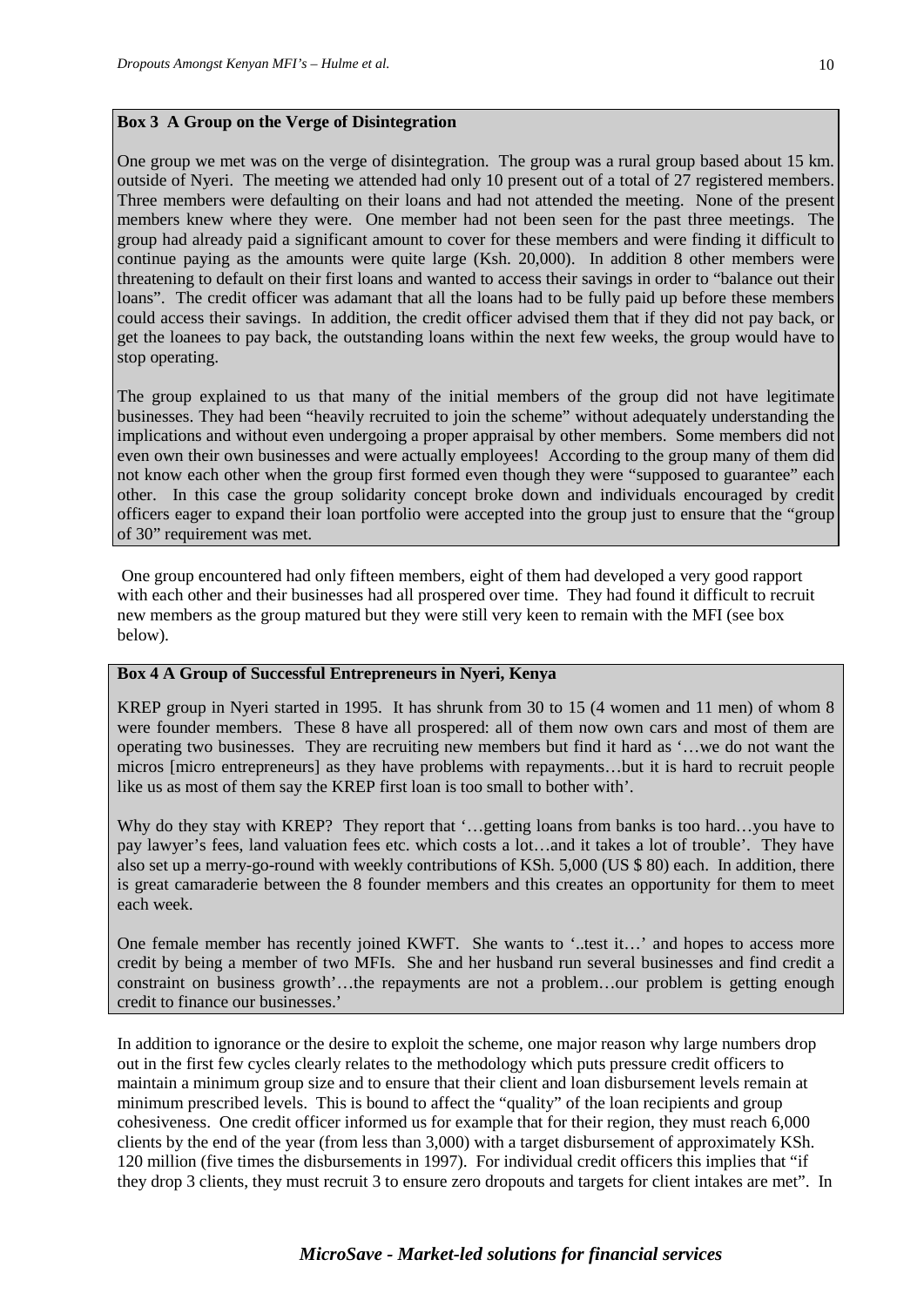other words the "new are supposed to replace the old" without really estimating the cost of losing the old in terms both time and disruption to the group harmony and process.

#### *2.4 Reasons for Dropping out*

#### **2.41 General Findings**

In order to assess the reasons for dropouts we used a variety sources including: detailed focus group discussions with group leaders where we asked them to provide reasons for each dropout over the past year (or more) and detailed interviews with credit officers, individual group members and actual dropouts themselves.

We found, as might be expected that the reasons for dropouts are varied and complex and depend on a variety of different circumstances and experiences. A significant number of dropouts occur because individuals are either unhappy with or unable to comply with the programme requirements. Dropouts also occur for reasons beyond the individuals' control such as illness or migration. In other cases individuals are forced to leave either because they are unable to keep up with payments or they disagree with credit officers/group members. Reasons for dropouts also vary by socio-economic status, region (urban vs. rural) and by loan cycle as will be highlighted later in this report.

A quantitative analysis of our interview data supports our assessment of the complexity of the reasons for dropouts. The analysis presented below is based on our visits to eleven different groups in Nairobi and Central province. As mentioned earlier, the groups were from four different MFIs - KREP, KWFT, NCCK and PRIDE. Although the policies and procedures vary, all these organisations follow an adapted version of the Grameen Bank methodology and it is therefore possible to analyse them as a group. Because the CARE WEDCO methodology is so different, and detailed interviews were not carried out by the consultant, this institution is not included in the analysis.<sup>[2](#page-10-0)</sup>

Although the data cannot be said to be statistically valid, it does give a reasonable idea of the issues and reasons why dropouts occur. We have also included data from a 1996 study by KREP, which is a useful basis for comparison. See table below:

| <b>Reason (given or derived)</b>           | Number (%) Affected |             |  |  |
|--------------------------------------------|---------------------|-------------|--|--|
|                                            | <b>MicroSave</b>    | <b>KREP</b> |  |  |
| Business Failure/unable to pay             | 12(19.4)            | 94 (38.7)   |  |  |
| Indiscipline (absenteeism, loan diversion) | 11(17.8)            | 51 (20.8)   |  |  |
| Fraud/group conflict                       | 8(12.9)             | 24(7.3)     |  |  |
| Programme policies                         | 19(30.6)            | 18(7.3)     |  |  |
| <b>Illness</b>                             | 4(6.5)              | 11(4.5)     |  |  |
| Migration                                  | 3(4.8)              | 21(8.6)     |  |  |
| Voluntary/no reason                        | 4(6.5)              |             |  |  |
| Social problems                            |                     | 9(3.7)      |  |  |
| Found wage employment                      |                     | 7(2.8)      |  |  |
| Legal/ political problems                  | 1(1.6)              | 3(1.2)      |  |  |
| Others                                     |                     | 7(2.8)      |  |  |
| Total                                      | 62                  | 245         |  |  |

#### **Table 7 Reasons for Dropouts**

<span id="page-10-0"></span> $2$  Our general finding for CARE WEDCO was that the organization has undergone vast changes in leadership and policies over the past two years. The focus has shifted from building independent sustainable village banks to one that will develop the core institution WEDCO as a sustainable organization. As a result the organization has been keen to shed off poor village banks in remote areas and recruit new ones. The dropout rate has therefore been high particularly in older groups, but it has not been recorded systematically by CARE. CARE state that group sizes averages are 25 and yet the consultant observed that on average groups did not have more than 10-15 members.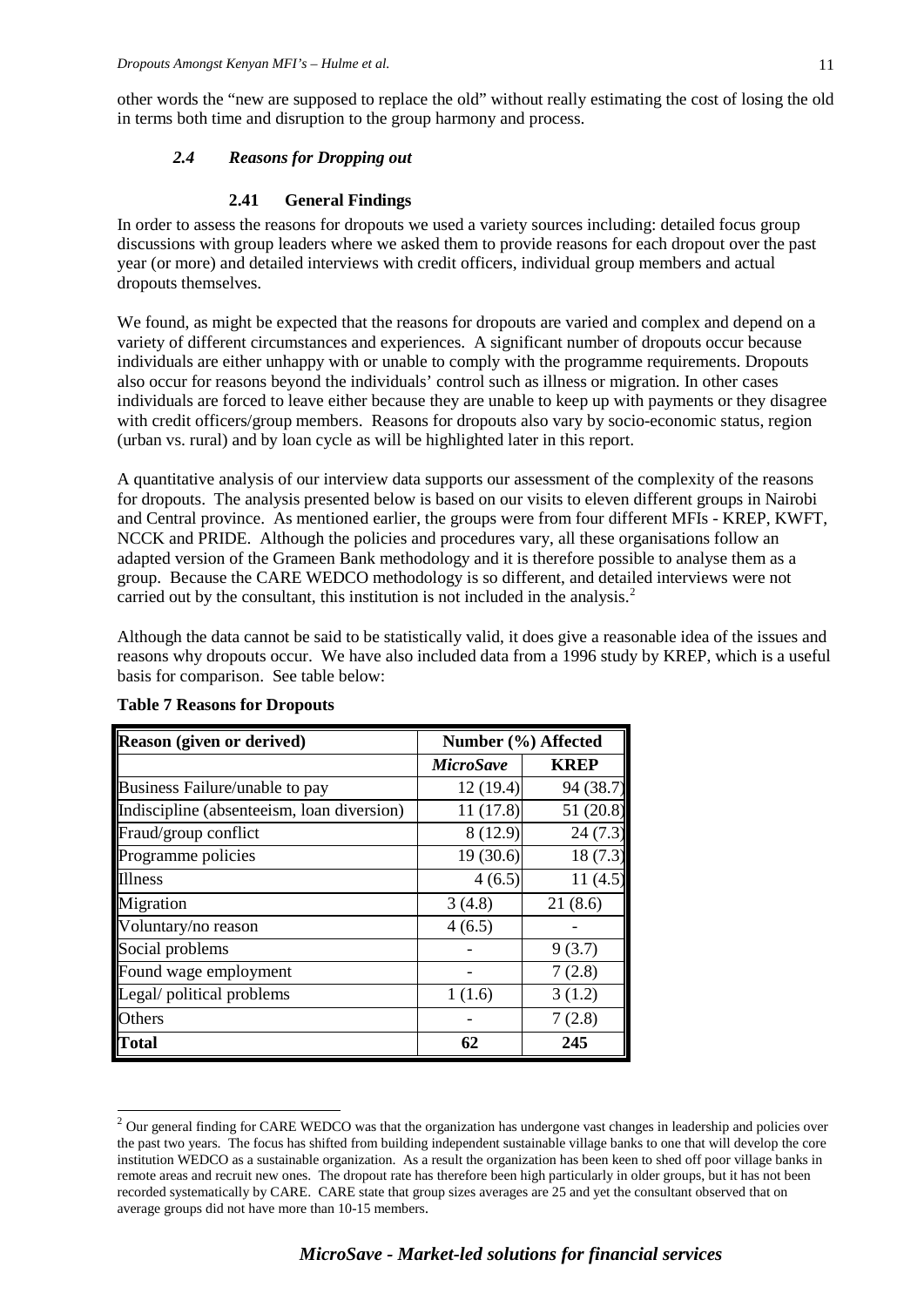The main reasons for dropouts in the *MicroSave* data are programme policies, business failure and indiscipline in that order. Surprisingly, our data seems to suggest that a lot of people are leaving the groups due to the structure of the programmes themselves. Out of the 19 that left in this category, 7 left to access their savings and returned to the group, 6 left because the loan size was too small, 4 left because of programme inefficiencies and difficulties accessing their LIF and 2 left because they were employed and therefore ineligible for a loan. In addition, some of the individuals who left because of poor attendance (classified as undisciplined above) actually had good businesses and are able to pay back their loans; they were not however able to attend meetings regularly as one had a bar and slept during the day and the other a transport business and therefore travelled a lot. Their "indiscipline" therefore had more to do with the structure of the programme than their desire not to participate.

These findings are different from KREP findings, which found that programmatic reasons were not a major reason for dropouts. Based on our data, it would appear that improvements or restructuring of programme policies may reduce group turnover. Each MFI however will need to look at the pros and cons of any modification as some of the dropouts are actually occurring due to very clear programmatic changes by some MFIs. KREP for example has reduced its initial loan size and become stricter on the size of loan increments. This has in effect resulted in dropouts by individuals interested in larger loans (see box 2 for example).

Although not adequately captured in the quantitative analysis above, in addition to the reasons cited above, we also found that a significant number dropout to "rest" or access their savings and then return (see box below). In one case, we encountered a group that had been fairly cohesive since they started five years ago (25 of the current 29 members were founder members). Seven of these had actually dropped out at one time or another to access their savings and then returned at a later date (see case study in the appendix).

#### **Box 5 Interview With A Credit Officer in Nyeri**

This Credit Officer gave us a number of reasons why individuals dropout based on his experience:

- Some are **forced out** by group members due to bad character or poor loan repayments;
- **•** Dropouts also occur when the individual fails to comply with group requirements; attendance, meeting welfare needs, making merry go round payments etc.
- Some exit voluntarily due to a change in business location;
- There are also exits from individuals that would like to remove their savings and then rejoin the group starting at the smallest loan size again. These individuals leave largely because their businesses cannot absorb a large loan so after a few loan cycles their savings become almost the same or more than the loan and in their view it makes more sense to "balance out" than to borrow and pay interest for "their own money". For example, after four loans, an individual has accumulated Kshs. 17,000, which is more than the original loan size of Kshs. 15,000. .Some individuals prefer to access their savings "rest" and return later.

#### **2.42 Socio - Economic Position and Dropouts**

We did not find any distinct correlation between socio-economic status and dropouts as both the poor, not so poor and upper poor all drop out. Out of thirty recorded cases of the characteristics of dropouts eight (27%) clearly came from lower income members and ten (27.5%) from higher or medium income earners (see table below).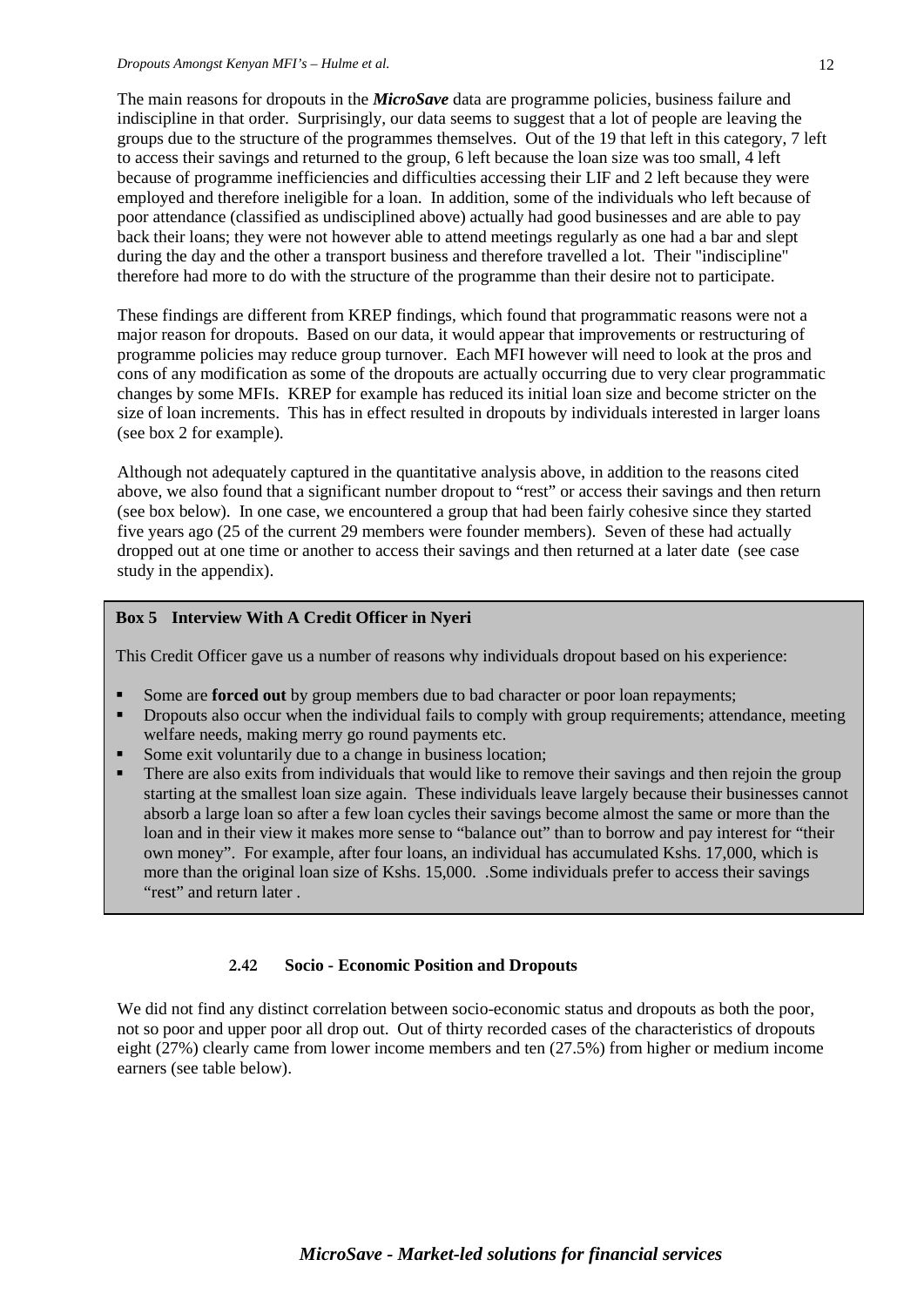#### **Table 8 Characteristics of Dropouts**

| <b>REASONS FOR</b><br><b>DROPOUTS</b>            | <b>SEX</b>     | <b>BUSINESS</b><br><b>CHARACTERISTICS</b> | <b>INCOME LEVEL</b><br>DERIVED <sup>3</sup> |
|--------------------------------------------------|----------------|-------------------------------------------|---------------------------------------------|
| 1. Business Failure                              | $\mathbf F$    | Butchery, single woman                    | Low                                         |
| 2. Poor Attendance                               | M              | Headmaster, wife running<br>business      | Medium                                      |
| 3. Change of Programme<br>Policy                 | M              | Well off hardware                         | Upper                                       |
| 4. Poor Business                                 | $\overline{F}$ | Hair salon                                | Low                                         |
| 5. Poor Attendance                               | M              | Good transport business                   | Upper                                       |
| 6. Poor Attendance                               | M              | <b>Bar business</b>                       | Upper                                       |
| 7. Poor Payment                                  | M              | Milk bar                                  | Low                                         |
| 8. No Reason                                     | M              | Sells clothes-business<br>continues       | Medium                                      |
| $\overline{9}$ . Illness                         | M              |                                           |                                             |
| 10. Illness                                      | M              |                                           |                                             |
| 11. Business Collapsed                           | M              |                                           | Low                                         |
| 12. Programme Rules                              | M              | Restaurant, doing well                    | Upper                                       |
| 13. Business Closed                              | M              | Family business, poor<br>management       | Upper                                       |
| 14. Unwilling to pay<br><b>Municipal License</b> | F              | Market trader                             | Low                                         |
| 15. Employed                                     | F              |                                           | Medium                                      |
| 16. Employed                                     | F              |                                           | Medium                                      |
| 17. Migration                                    | F              |                                           |                                             |
| 18. Business Failure                             | F              |                                           |                                             |
| 19. Distance                                     | F              | Hardware, small child, no<br>transport    | Medium                                      |
| 20. Fear                                         | M              |                                           |                                             |
| 21. Unable to Pay                                | F              | Salon                                     | Low                                         |
| 22. Unable to Pay                                | F              | Market sales person                       | Low                                         |
| 23.<br>No Time                                   | $\mathbf M$    | Business ongoing                          | Medium/ Upper                               |
| Voluntary                                        | M              | Barber, business on going                 | Medium/Upper                                |
| 25<br>Illness                                    |                |                                           |                                             |
| Migration<br>26.                                 |                |                                           |                                             |
| Migration                                        | F              |                                           |                                             |
| Voluntary                                        | F              |                                           |                                             |
| 29<br>Illness                                    | $\mathbf F$    |                                           |                                             |
| <b>Business Failure</b>                          | M              | Retail shop, many problems                | Low                                         |

Source: Field Data

While the data may suggest that dropout behaviours are the same for all groups, our qualitative research, suggested that poorer and wealthier group members find MFI products less attractive than 'average' clients, and are thus more likely to exit. The KREP experience (see box 2) illustrates this well and shows

<span id="page-12-0"></span><sup>&</sup>lt;sup>3</sup> Please note that these income levels are derived from our assessment of the business and social characteristics of dropouts and our knowledge of the economy. They are to be used as a guide and not seen as 100% accurate.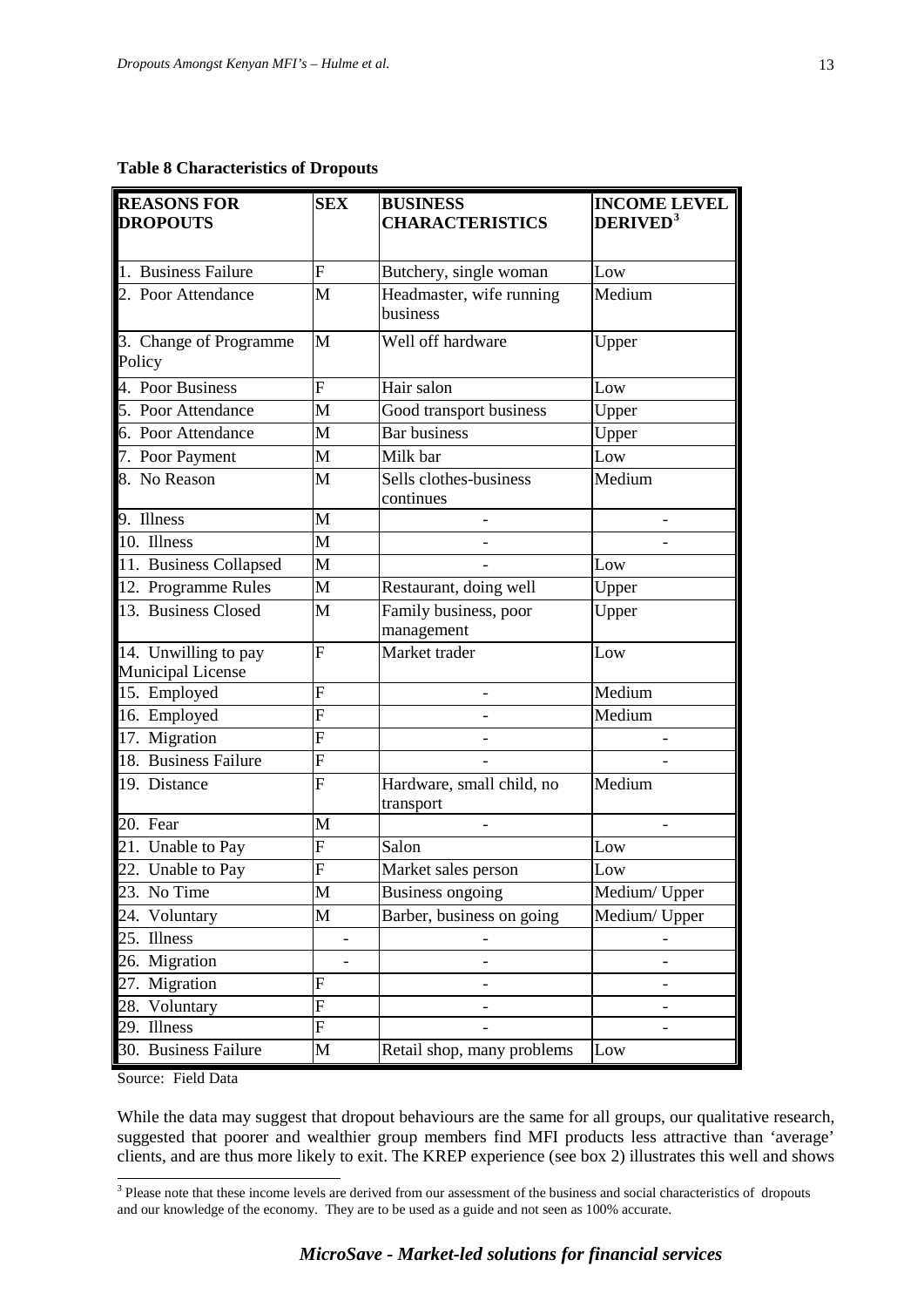the way in which product design determines who an MFI works with and who exits. When KREP policy favoured large loans many poorer members voluntarily withdrew from KREP. By contrast, when loan sizes were reduced then wealthier members decided to exit.Interviews also revealed the ways in which personal preferences and circumstances shape exit behaviour. Both relatively wealthy and relatively poor dropouts complained that solidarity group meetings were "a waste of time" when they had better things to do and cited this as a reason for dropping out. By contrast, a small number of other clients, both wealthier and poorer, reported positively on group meetings as an occasion to meet up with friends ... "the best thing that happens each week".

#### **Upper Income Dropouts**

Upper/higher income group members largely drop out because they find the meeting requirements onerous or because the loan size is too small to meet their requirements. Some move to other MFIs with larger loans, others try to "straddle " between two MFIs while others dropout out completely. In group after group that we interviewed we heard the same story of people leaving due to frustrations with meetings, small loan sizes and strict programme policies. In one case a client wanted to send his wife because he was too busy, but this was not allowed. In another case we heard of a truck owner in the transport business that was ready, willing and able to meet his weekly payments but unable to attend meetings because the transport business requires a "24 hour commitment" otherwise it collapses. He eventually was asked to leave the group even though his business was doing well.

#### **Medium/Not so Poor Dropouts**

These form the bulk of those that remain in the groups and benefit most from the solidarity group methodology. Many of these dropout to "rest" from loans and access their savings. Some drop out in the  $2<sup>nd</sup>$ ,  $3<sup>rd</sup>$  and the  $4<sup>th</sup>$  loan cycles as the size of the loans taken cannot be supported by the business. Some eventually return and resume borrowing at significantly lower, more manageable loan levels. It should be noted that many of these business are operating just above the poverty line and when the economy /business is doing well, they are doing well, when there is a downturn or shock such as illness or death, they are liable to slip back into poverty and either dropout or request significant assistance from their solidarity group members. A number of groups visited have established emergency funds to assist members to deal with these kinds of shocks. The fund amounts vary depending on the maturity and income levels of group members and in some cases are liable to abuse. One group we visited was involved in a two hour discussion and eventually resolved not to give out any more funds from the emergency fund until members with amounts due outstanding paid back what they owed. MFIs themselves do not have any direct policies or procedures to deal with individuals facing emergency/crisis situations and those that drop-out as a result have to rejoin the group as new members. For some businesses that left in their  $5<sup>th</sup>$  or  $6<sup>th</sup>$  cycle, this is a frustrating experience as the starting loan amount may be significantly less than their business requirements (see box below).

#### **Box 7 Dropout Returnee to a Group**

Ephantas is a small market trader in Nyeri town. He has been in a KREP since 1994. He has taken out 5 loans with the group, his highest being KSh. 150,000 (US\$ 2,500). When he had about KSh. 8000 left to pay on his  $5<sup>th</sup>$  loan he fell ill and had to go to hospital. As a result, he was forced to exit the group and use his savings to pay off his loan. He has now rejoined the group, but has to start borrowing again from the minimum balance (KSh. 15,000) and work his way up again. Since KSh. 15,000 is very little for his current business needs, he is frustrated and is thinking of leaving the group. Ephantas recommends that micro credit organizations have an extension or rescheduling policy to facilitate individuals that face major emergencies.

#### **Lower Income Dropouts**

Lower income members are most vulnerable to external shocks like illness, death, drought etc. as they have limited other assets or resource bases to turn to for assistance. Their level of exposure to the vagaries of business is also limited and they often lack basic business skills and know-how to turnaround the business in times of difficulty. Many of these businesses exist in rural areas although a substantial number are urban based as well. Most of these dropout after some kind of shock (external or internally induced) affects their sole means of livelihood. They then dropout unable to continue to pay their loans.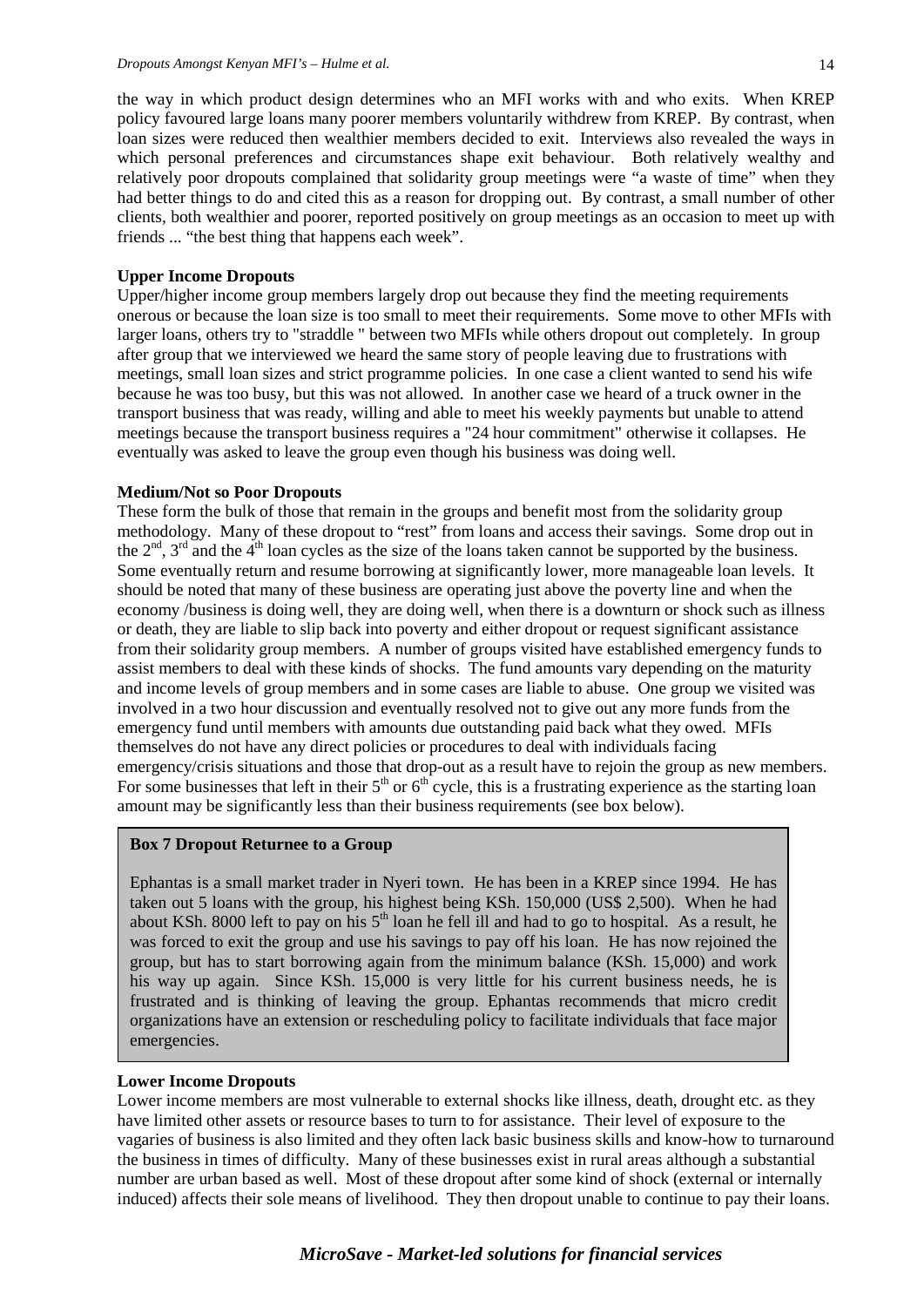(see boxes below). Once the individual recovers they very often return to the group. Many of these individuals are women.

# **Box 8 Ill Health, Dropping out and Slipping into Poverty**

Patricia was a member of PRIDE until 1996. She fell ill and was unable to meet the weekly savings requirements and loan payments. When she left, after taking account for her outstanding loan balance, she was given her savings. These savings helped to tide her over for a short while during her illness. Her business declined completely while she was ill in 1996 and 1997. In 1998 she got KSh. 1,000 (\$15) from a friend to restart the business. Her main line of business is rope and basket weaving. Patricia is a single parent with 5 children living in the slum areas of Thika. As her business improves, she is thinking of going back to PRIDE to obtain a loan.

# **Box 9 Josephine The Vegetable Seller: Dropping out, Moving on, Coming back**

Josephine is a successful retail trader in vegetables at Nyeri Market. She is unmarried, has one child and lives in rented accommodation in the town. She is originally from Karatina but by selling small quantities of vegetables and carefully saving at the Equity Building Society she has saved up enough to move to Nyeri and start trading in the market.

She kept her savings in KCB but heard about the KREP Juhudi Credit Scheme and she got together a group of 30 people to join in 1993. "I wanted to improve my business … this meant I could buy goods in larger quantities". She was Chairlady of the group and from an initial loan of KSh. 10,000 (US \$ 160) she built up to KSh. 50,000 (US \$ 800) in 1996. In that year disaster struck as she fell sick, needed medical treatment and could not do business. She 'balanced out' her loan by repaying with her savings and left the group.

In 1997 she was fit again and during 1998 she joined another MFI in Nyeri. She took one loan with this group but soon left as she did not like the way the MFI held the savings, rather than the members. She has now got together another group of 30 people and has arranged for them to join the Juhudi Scheme in the next few weeks.

# **2.43 Occupation and Dropouts**

Based on our interviews and analysis, there did not appear to be any distinct correlation between occupations and dropouts. The businesses that are represented are quite diverse. However, the consultant noted that individuals in certain kinds of businesses particularly transport found it difficult to participate due to the onerous meeting requirements.

# **2.44 Gender and Dropouts**

Again based on our interviews, we did not observe any direct correlation between gender and dropouts. Both men and women are equally likely to drop out. Out of the thirty cases recorded in table 7 above, fifteen were men and thirteen were women.

# **2.45 Age/Household Lifecycles and Dropouts**

The consultant was not able to collect data on the age of dropouts. However, it was generally observed that most participants were aged between 20-40 and this has been corroborated by other studies and MFIs themselves (see Munyakho, 1996). This implies that dropouts are in the same age group.

# **2.46 Other factors and dropouts**

In addition to the factors cited above, other reasons for dropouts came from discussions with credit officers, individuals and in the groups. These include:

# *MicroSave - Market-led solutions for financial services*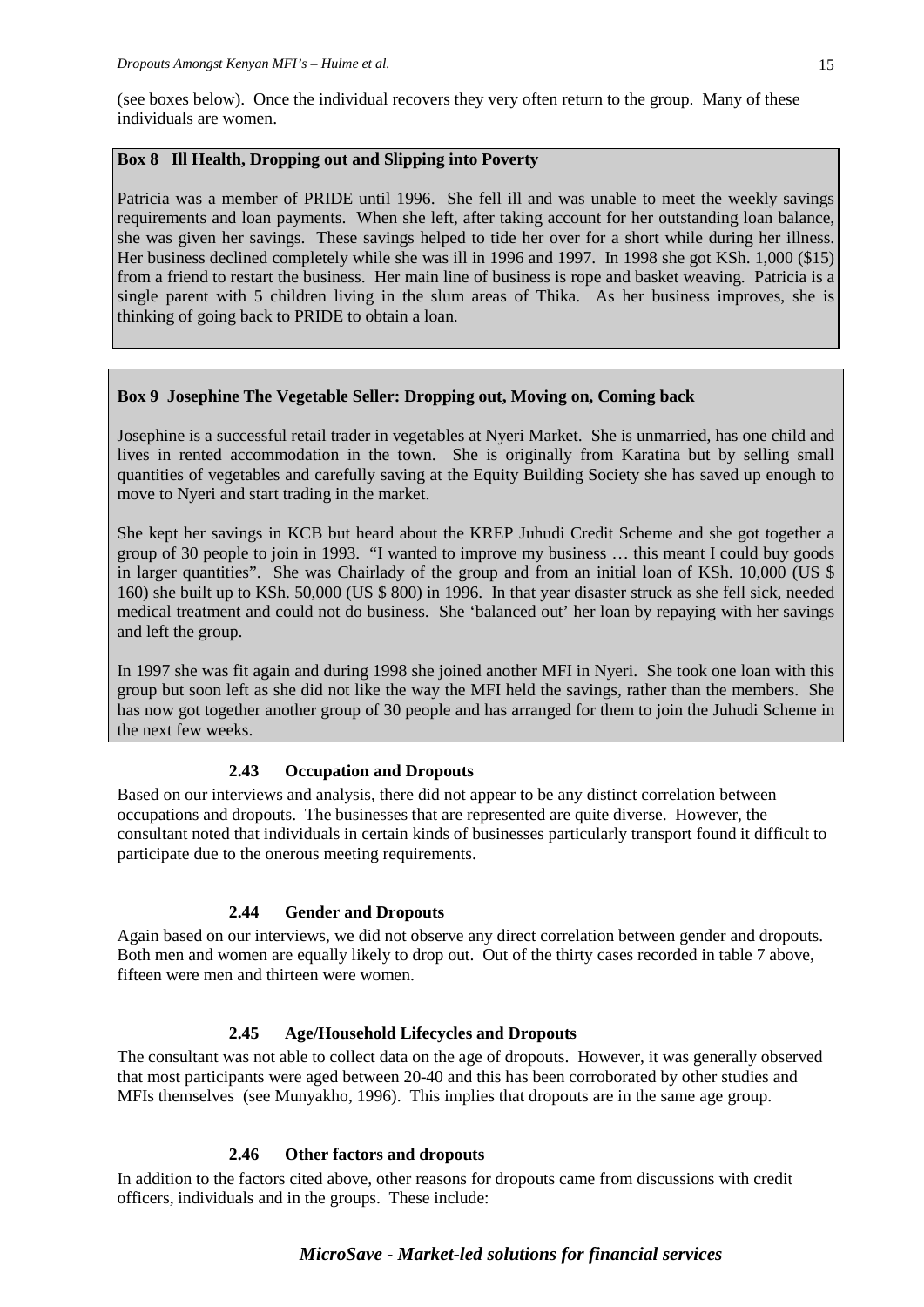- **Pressure by the husband to leave or misuse loan**
- Seasonality of the business
- **Death**

#### **Husbands' Influence:**

A critical reason, particularly in rural areas relates to the empowerment of women since husbands refuse to support their wives if they perceive that they will become or appear to be more successful than they are. In some cases, husbands, would like to actually misappropriate the loans money received and women dropout either unable to payback or refusing to take a loan afraid that they will not be able to pay it back once the husband takes it. We were told during our discussions with one group on the outskirts of a small rural town about a husband that refused to co-sign his wife's loan because he did not want her to start a business. Since this is a requirement, the woman was unable to get the loan.

#### **Business Seasonality:**

Although we did not encounter it a lot in our group interviews, several credit officers reported, that particularly in farming communities, seasonal businesses tend to dropout more often. Businesses are affected differently during different seasons in a rural economy. During droughts or poor rains, some traders in grains thrive as the prices are good. During the rainy season the opposite is true as prices are low. According to one credit officer in the Embu region:

*"A lot of dropouts occur between January and September when business is low. Between September and December there is a lot of money in the economy: from coffee sales, payments for those picking tea, bonus from KTDA, Christmas etc. At other times businesses have to make payments largely from saving. Many businesses in rural areas are unable to sustain their loan payments during these slow periods and as a result dropout."*

The experience described above probably applies to many rural parts of Kenya. Business incomes and performance fluctuate around the economic performance/activities of that particular region. MFI programmes are not structured to cater for seasonal business requirements.

In addition to seasonal changes in business performance that tend to affect the level of dropouts, we found that in general most rural and urban households are affected by "seasonal lump-sum payment requirements" particularly school-fees. Almost all the credit officers interviewed noted that in January dropouts tended to be high because families face significant school-fees commitments.

#### **Death:**

Again, although we did not encounter it a lot in our group interviews, one credit officer reported that 6 of her recent dropouts were all due to death.

#### **3 WHO DOES NOT JOIN AND WHY**

#### *3.1 Introduction-Overview*

A simple answer to the question, "who does not join MFIs ?" would be "almost everybody !" Despite their relative prominence in the debates about poverty reduction and outreach in Kenya, MFIs' outreach remains tiny. By late 1998 Kenyan MFIs were providing services to around 73,000 clients (see below). Assuming that all are active and poor, have an average household size of 6 and that no household is in more than one MFI, then total population benefiting from MFIs is 438,000. Given that the National Poverty Eradication Action Plan (1999) estimates that there were 12.6 million poor people in Kenya in 1998 then, in the most optimistic scenerio, some 3.5 percent of poor Kenyans are assisted by MFIs.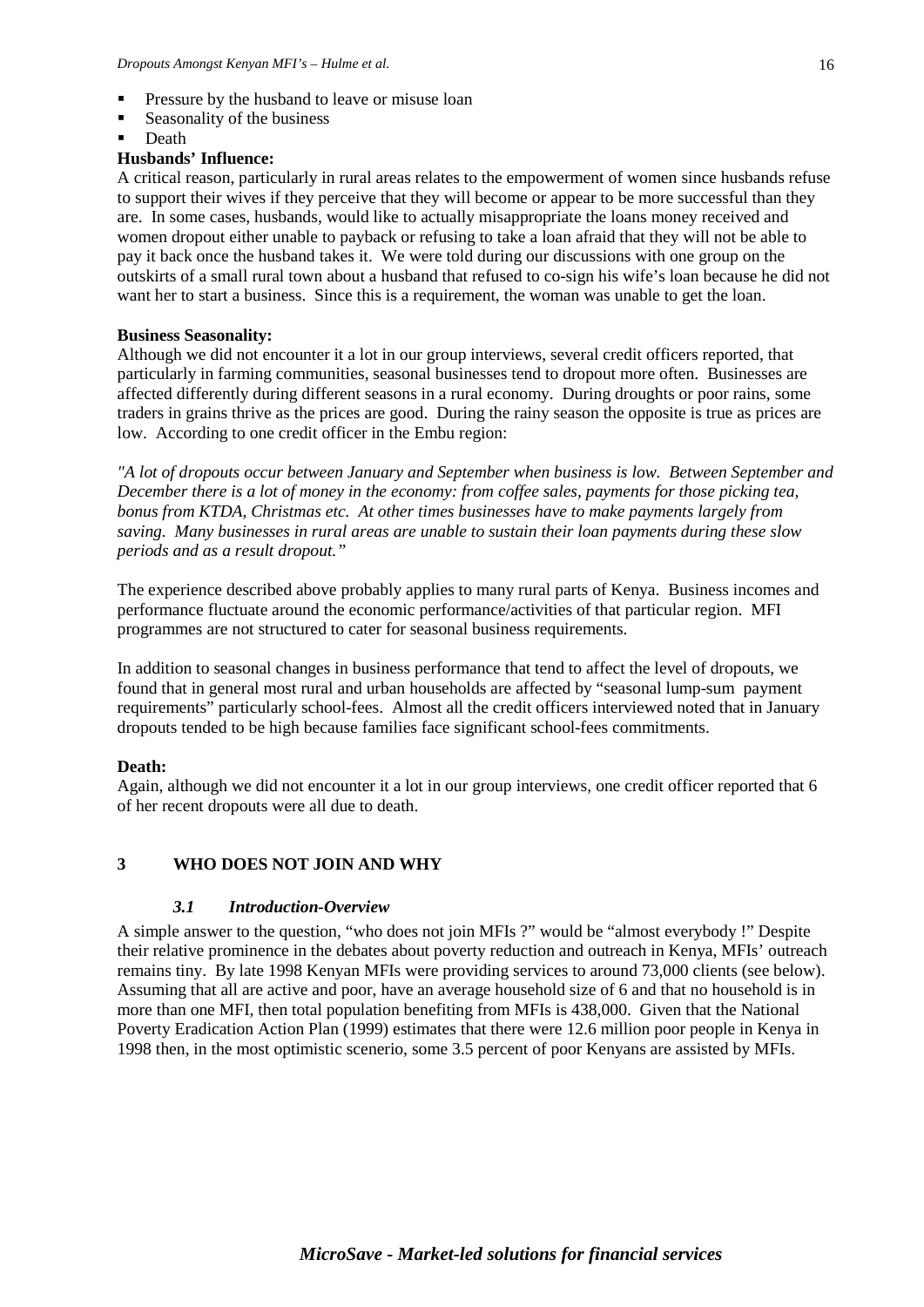| <b>KREP</b>       | 15,000 |
|-------------------|--------|
| <b>WEDCO</b>      | 9,000  |
| <b>KWFT</b>       | 11,000 |
| <b>FAULU</b>      | 7,000  |
| <b>PRIDE</b>      | 6,000  |
| <b>NCCK</b>       | 6,000  |
| <b>OTHER NGOS</b> | 19,000 |
| <b>TOTAL</b>      | 73,000 |

# **Table 9 MFIs In Kenya Membership (estimate)**

\*The KREP directory of MFIs lists 38 other MFIs. Many of these are small or inactive, but if we assume an average outreach of 500 clients this indicated total outreach of 19,000.

# *3.2 Target group and joining procedures*

#### **3.21 Target Group**

Kenyan MFIs largely work with micro and small entrepreneurs who are the "upper poor" and often the "non-poor". Their major contributions are to increase competition in urban and rural town markets, help micro and small enterprises remain stable and/or expand. And in addition help entrepreneurs facing a crisis. With their present 'enterprise' focus on short-term loans based products, they have minimal impact on the poverty-reduction agenda.

#### **3.22 Joining procedures**

The joining procedures are generally the same for most of the MFIs, although these may be slight variations in the level of detail, documentation and charges required by each organization. Elements of the joining procedures include:

- Group is mobilized by a credit officer: size ranges from 10-50 and is normally constituted in cells of about 5.
- The larger groups are registered with the ministry of Culture and Social Services.
- The group opens a bank account and starts saving.
- The credit officers visits businesses
- Members pay a registration fee, buy a savings passbook
- After a period (3-5 months) more applicants are allowed to apply for loans
- Applicants are required to pledge collateral, which is authenticated by an advocate.

As the target group are generally enterprises the major criteria for joining are:

- (i) that you are part of a group that is able to guarantee your loan.
- (ii) you have a valid business and premises and
- (iii) you are able to pledge some personal or business items as security

# *3.3 Reasons for not joining*

We found that the major reasons for not joining the MFI programmes included:

- Group formation requirements
- **Size of loans**
- Meeting requirements
- Collateral requirements
- Religious and social reasons
- $\blacksquare$  Fear
- Ignorance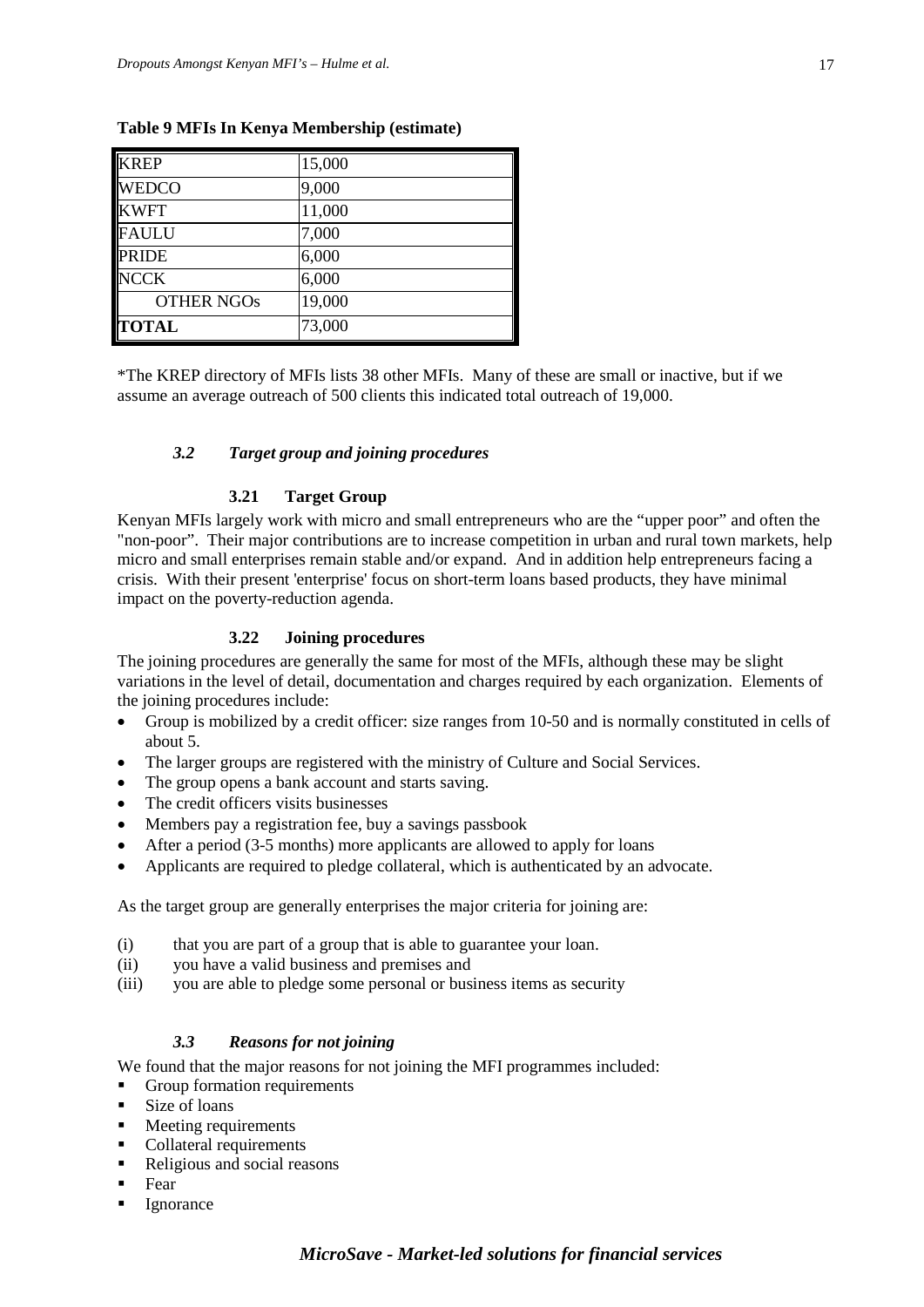Some individuals interviewed were reluctant to join MFIs as they felt that it was difficult to find at least four other people who they could trust to form a group. This problem occurs in urban areas where people do not necessarily know another well and in also in sparsely populated rural areas, where it is difficult to get large numbers of businesses together due to lack of transport.

# **3.32 Size of the loan**

A number of individuals interviewed felt that the size of the initial loan being given was too low and would not benefit their businesses significantly. Most programmes typically start with an initial loan of between KSh. 10,000 – 20,000. One small KREP group that consisted of 8 fairly well off members has found it very difficult to expand its membership to the required minimum level (20) especially since KREP began its new policy that drastically reduced loan sizes and increments. According to one member " it is difficult to get people to join – the initial loan and subsequent increments are too small. Some members are joining FAULU as the loan facility there can be doubled after the first loan".

# **3.33 Business requirements**

As MFIs target businesses with established locations or premises, this tends to prelude individuals that are either employed<sup>[4](#page-17-0)</sup> or operate in a transient fashion (e.g. hawkers). It also precludes startups with no business premises. A number of hawkers that could actually pay back loans, do not have premises (see case below). Others are reluctant to join as they would have to pay for a business license and they are unable or unwilling to pay the amount for them is quite high (KSh. 2,000).

# **Box 7: Individual Not Receiving Micro-Credit Loan**

Waiganjo is a young man aged between 25 and 30. He is a transient hawker who sells his goods next to the main market in Nyeri town on a very busy road. He sells his goods from a small carton. These goods include matches, handkerchiefs, thread, combs, toothbrushes and other small trinkets. Waiganjo maintains a small stock so that he can escape from the council authorities quickly and easily. Despite the transient nature of his business he has been doing it for several years and is able to make an average of KSh. 400-700 a day or between \$2,200 and \$3,800 per year. This is between 10 and 15 times Kenya's per capita income. Waiganjo is aware of various micro-credit schemes but is not interested in taking a loan despite his ability to pay.

He is afraid to take out a loan and would rather continue as he is. He is also unsure that he will be accepted into the programme as he does not have a permanent stall. He has two children and lives on a farm near his traditional home, about 50 Km from Nyeri town.

# **3.34 Meeting requirements**

A number of individuals do not join because they think that too much time and effort is expended in meetings. Some do not have employees and are therefore unable to leave their businesses unattended. Others, particularly women have other social and family obligations and therefore are unable to attend meetings regularly. It appears, however that men are more reluctant to join as they perceive meetings as a "waste of time". This correlates to our earlier findings where most of the men dropout because they find the meeting requirements onerous.

# **3.35 Collateral requirements**

There appears to be an increasing fear of joining because of the requirement to pledge personal items for security. In rural areas where the main belongings are property (land) and animals, many do not want to risk losing their source of livelihood. In urban areas, this is less of a problem and people pledge

<span id="page-17-0"></span><sup>&</sup>lt;sup>4</sup> CARE WEDCO is the only organization that has a policy allowing 25% group members to be employed.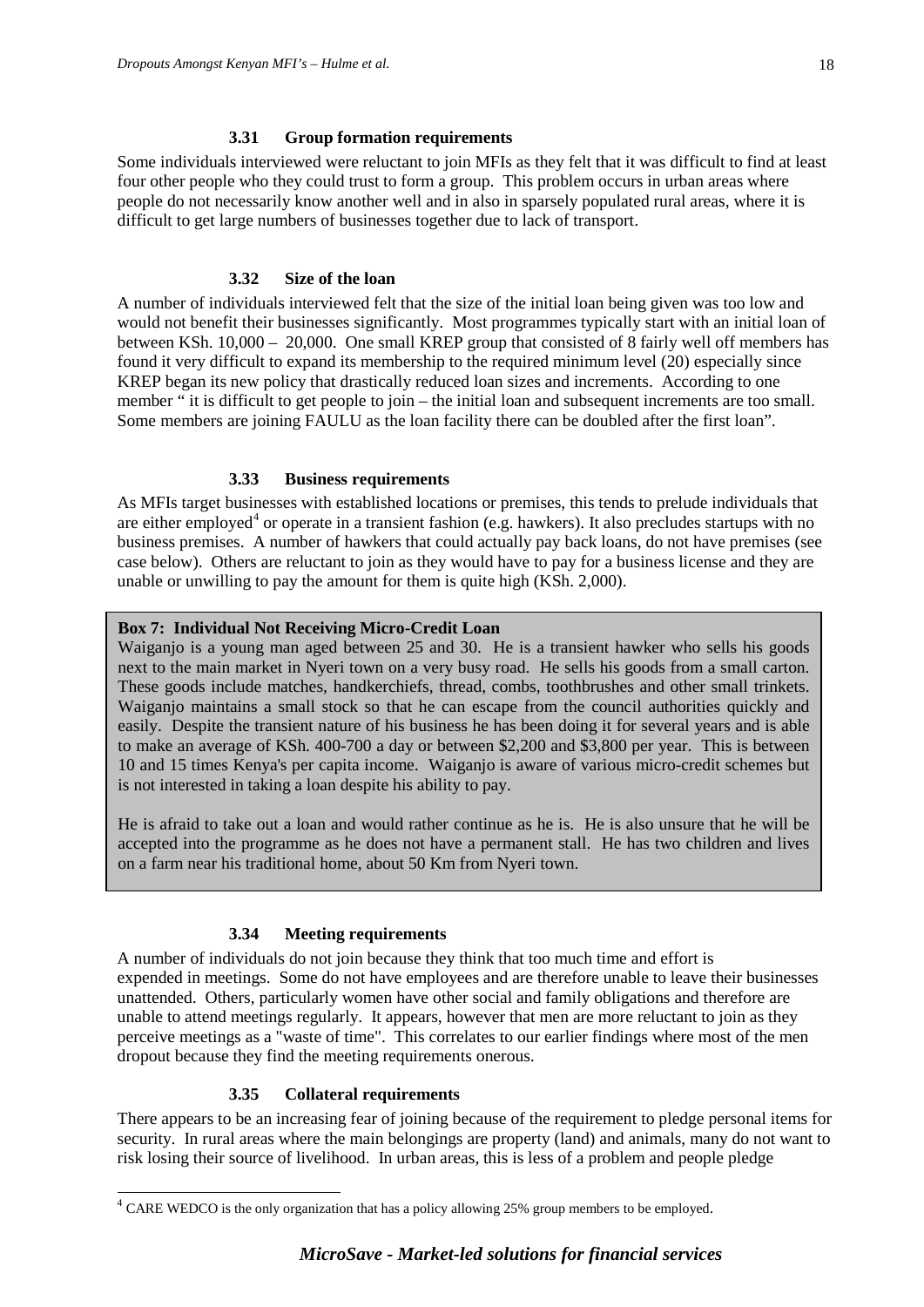electronic items, furniture etc. A problem in urban areas is lack of trust in other group members and fear of losing personal belongings because a group member does not pay.

#### *3.36 Religion and other social reasons*

The consultant noted that in various circles, particularly a few years ago, individuals were afraid to join some MFIs on religious grounds. Some MFIs had become associated with devil worshipping and very few individuals joined. The intervention of the church in this area has helped to change this perception although it was still mentioned in some of our interviews.

Other reasons for not joining include, pressure from the family by the husband or wife. Since most MFIs require consent from the spouse on the loan application, if the spouse refuses, then it is not possible to join.

#### *3.37 Fear*

A major source of fear is ignorance of the need for and use of loans. In conservative rural communities, many do not really understand the utility and benefits of a loan programme and are therefore reluctant to join.

# *3.38 Ignorance*

Although MFIs are present in many urban areas, there is still a lot of ignorance about MFI programmes and services. In one large slum area served by several MFIs, random interviews with several businesses on a 2 km stretch revealed that almost none of them were aware or knew about KREP, FAULU and other programmes operating in the area. A group of very poor quarry workers interviewed a few miles outside Thika were shocked to hear about credit schemes offered by PRIDE and others. Some were keen to send their wives to the PRIDE office the next day, despite their extreme levels of poverty (incomes of less than Ksh. 100. (US\$1.50) per working day. Part of the reason for this could be because MFIs themselves are not keen on attracting large numbers of "undesirable" members; it could also be due to the fact that MFIs still do not have the resources/systems in place to aggressively market their products and services.

To summarise, therefore, most individuals do not join MFIs because of the structure of the programmes and products offered. Either the products exclude the individual or the individuals actually self select themselves out of the programme.

# *3.4 Socio-Economic position and not joining*

Our general findings and observations are that the very poor do not join MFIs. These would include migrant workers, some hawkers and farm labourers among others. The reasons for this are similar to our findings on dropouts cited earlier. Very poor individuals (some hawkers, migrant workers, farm labourers etc.) are unable to meet the minimum requirements for saving, licensing their premises, providing collateral or even being included in a viable solidarity group to apply with. Many therefore choose not to join. Those that join tend to be largely the "poor" and "not so poor" individuals. The wealthy do not join MFIs as they have access to other forms of financing or, as described earlier, they exclude themselves because they do not value the onerous meeting requirements highly enough. We also noted that MFIs did not assist middle and upper income employed and self-employed individuals. MFI assistance is largely focused on the poor and upper poor as very loosely defined categories.<sup>[5](#page-18-0)</sup>

In one group interview, we were able to have a detailed discussion and obtain their perceptions as to who benefited from various institutions. Participants were asked to rank (from 1-10) the importance and frequency of use of various institutions to various individuals based on their socio-economic status. The results are presented in the table and in our view reflect quite well our overall findings described above.

<span id="page-18-0"></span> <sup>5</sup> A study of KWFT clients in 1996 corroborates our observations. Using ACCION International classifications of poorest, very poor, poor, moderately poor, threshold level and non-poor they found that the bulk of KWFT clients can be classified as "poor"; 22% of KWFT borrowers can be classified as "very poor" while very few were classified as "poorest" or "non-poor" using various distinguishing proxy characteristics for income – single status, low level of education and the level and type of business. (Source: IDS, KWFT Borrower Profile, 1996)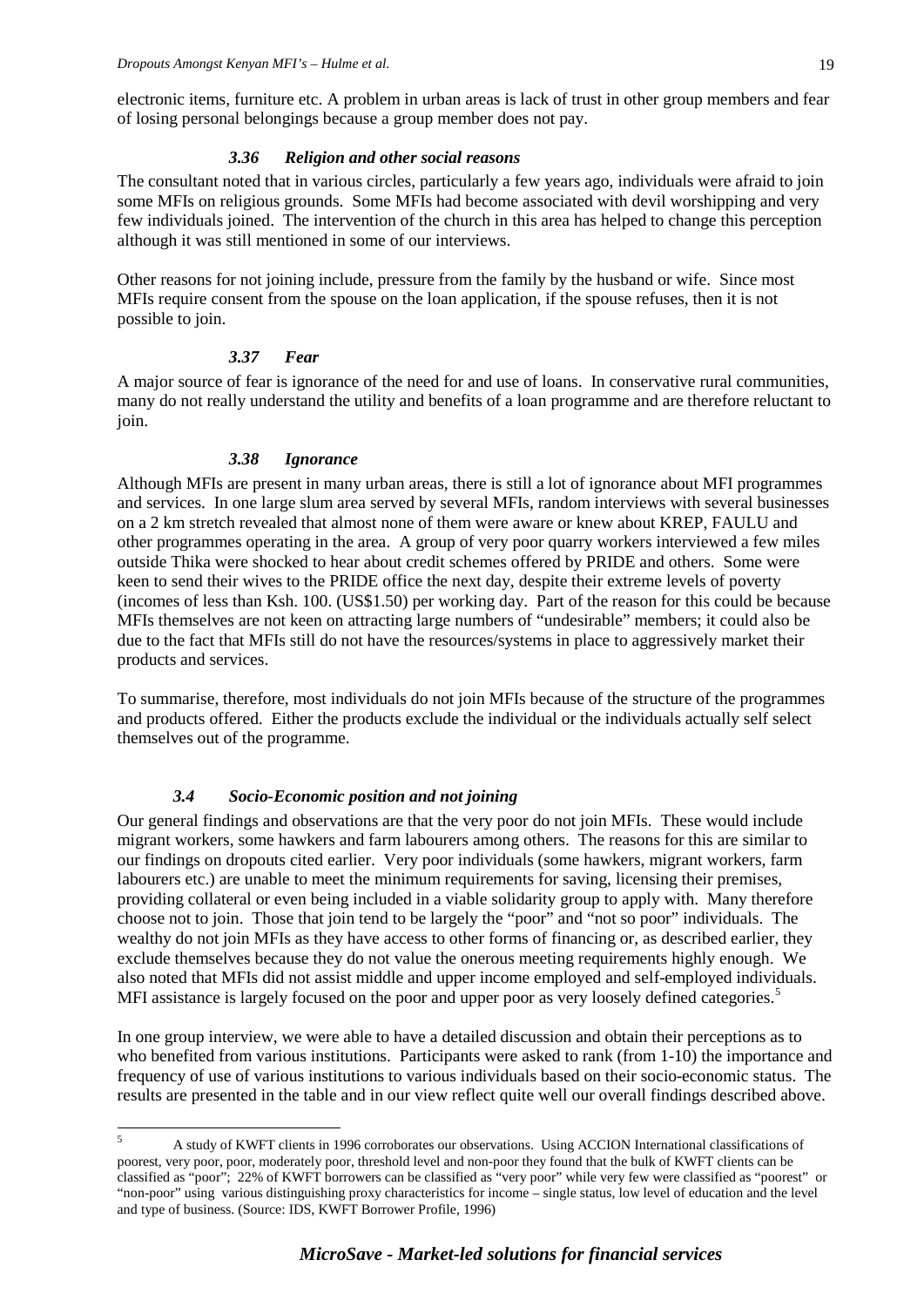| Tuble To Docio economic biatus y si mistitution |                  |                |                    |                  |
|-------------------------------------------------|------------------|----------------|--------------------|------------------|
|                                                 | <b>VERY POOR</b> | <b>POOR</b>    | <b>NOT SO POOR</b> | <b>WEALTHY</b>   |
| <b>NCCK</b>                                     | $\overline{0}$   | 76             |                    |                  |
| <b>KWFT</b>                                     | $\overline{0}$   | 26             | 21                 | 6                |
| <b>KREP</b>                                     | $\Omega$         | 21             | 35                 | 21               |
| <b>KCB</b>                                      | $\theta$         | $\overline{0}$ | 41                 | 62               |
| <b>SACCO</b>                                    | $\theta$         | $\mathbf{0}$   | 22                 | 33               |
| <b>POST BANK</b>                                | $\overline{0}$   | $\overline{2}$ | $\overline{0}$     | $\boldsymbol{0}$ |
| <b>BARCLAYS</b>                                 | $\overline{0}$   | $\overline{0}$ | 38                 | 45               |
| <b>MERRY GO</b><br><b>ROUND</b><br>(MONEY)      | 33               | 15             | 15                 | $\overline{0}$   |
| <b>BALLOTING</b>                                |                  | $\overline{0}$ | $\boldsymbol{0}$   | $\boldsymbol{0}$ |
| <b>FUNERAL</b><br><b>GROUP</b>                  | 6                | 1              | 1                  | $\overline{0}$   |
| <b>MERRY GO</b><br><b>ROUND (ITEMS)</b>         | 54               | 1              | $\mathbf{1}$       | $\overline{0}$   |
| <b>FRIENDS</b>                                  | 31               | $\overline{7}$ | 4                  | $\overline{2}$   |
| <b>RELATIVES</b>                                | 5                | 8              | 25                 | $\overline{4}$   |
| <b>SHOPKEEPERS</b>                              | 4                | $\overline{2}$ | 92                 | 10               |

| <b>Table 10 Socio-economic Status Vs. Institution</b> |  |
|-------------------------------------------------------|--|
|-------------------------------------------------------|--|

Most MFIs are perceived to be assisting the poor and not so poor. The very poor receive assistance from merry-go-rounds, friends and relatives. The wealthy receive assistance from banks and SACCOs.

#### *3.5 Occupations and not joining*

As mentioned earlier, our perception is that those occupations that do not join are all employed workers except for CARE WEDCO, which allows a portion of group members to be employed. In the localities in Western Kenyan where WEDCO operates, the majority of employed individuals are civil servants, mainly nurses and teachers.

We did not establish any direct correlation between the kind of business establishment and not joining, although it would appear that businesses with (i) higher capital requirements such as hardware or (ii) extensive travel such as transport businesses have a higher probability of not joining. Businesses at the lower end, particularly those of a transitory nature (hawking) also have a higher probability of not joining.

#### *3.6 Gender and not joining*

Similar to our findings for dropouts, we did not find that any particular gender group was more or less inclined not to join MFIs. We did find, however, that the reasons why men do not join fall largely in the realm of dislike for the onerous meeting and saving requirements and in urban areas, scepticism for the group solidarity mechanism (see box). Women are less inclined to join either because of an inherent fear of credit or because their spouses are unwilling to let them join. Poorer women are also less inclined to join if they did not have the necessary collateral or support to take care of domestic affairs – children, daily chores etc. Both men and women at very low income levels are self excluded because of the specific business (premises, licenses etc.) requirements imposed on them by MFIs.

#### **Box 8 Survey carried out at Kenyatta Market.**

In a survey carried out at Kenyatta Market, a busy trading centre in Nairobi, we found that most shops visited had employees that did not know about MFI's. Two of the entrepreneurs that we talked to had the following observations:

*MicroSave - Market-led solutions for financial services* **1. Occupation: Sweet vendor Gender: Male**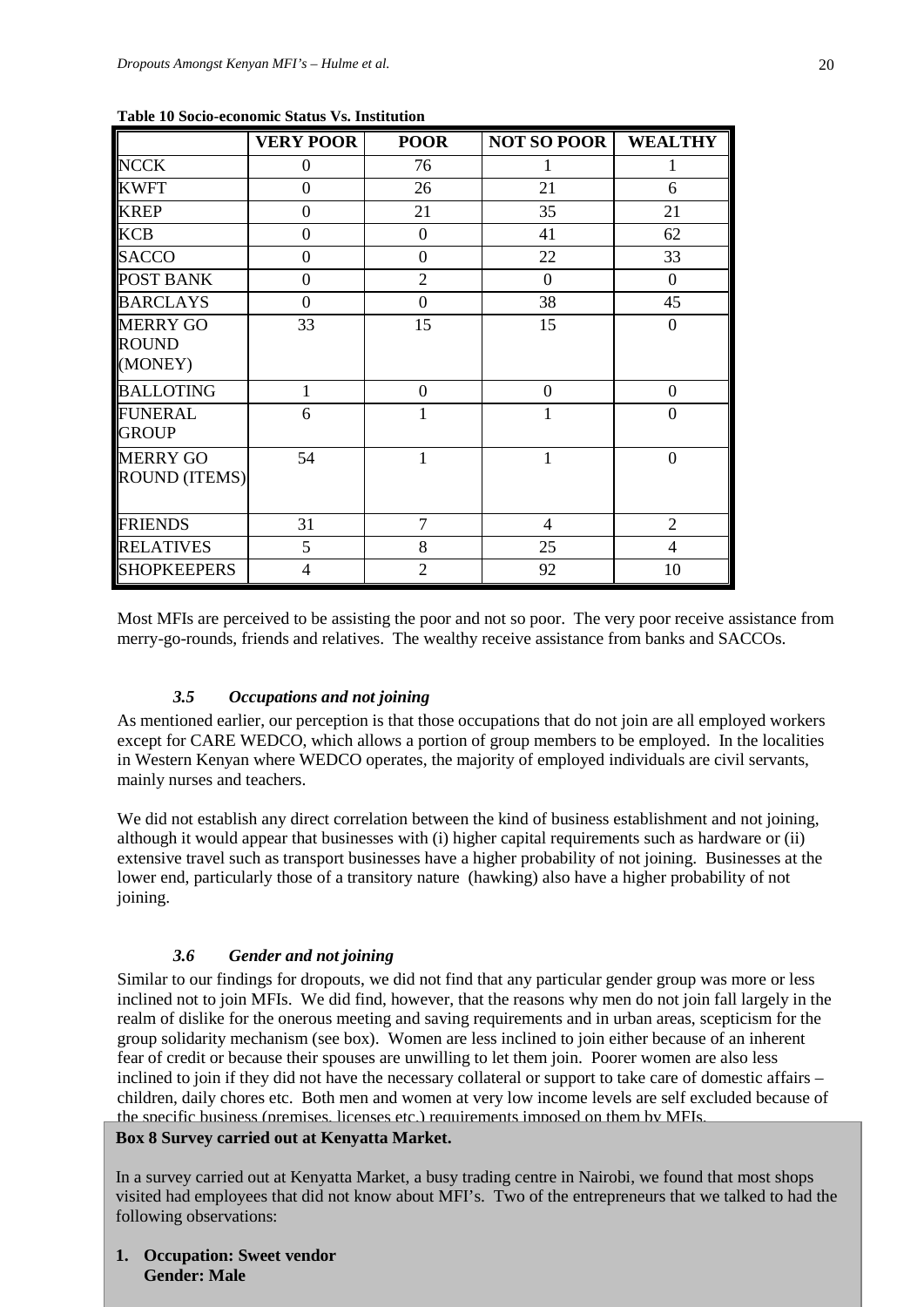# *3.7 Age/household lifecycle and not joining*

The consultants observed that in general, older people (above 40) did not make up and were not a significant proportion of MFI membership. No reason for this was established, however it is most likely that older individuals, either:

- (i) live in more remote areas
- (ii) are more active in traditional farming related activities that are not sufficiently remunerative to warrant joining an MFI.
- (iii) Have reached a stage in their lives when they no longer require credit and rely on their children or other assets for sustenance.
- (iv) Are unable to continue active businesses and are therefore self-excluded from MFI programmes even if they want to retain their savings (see box below)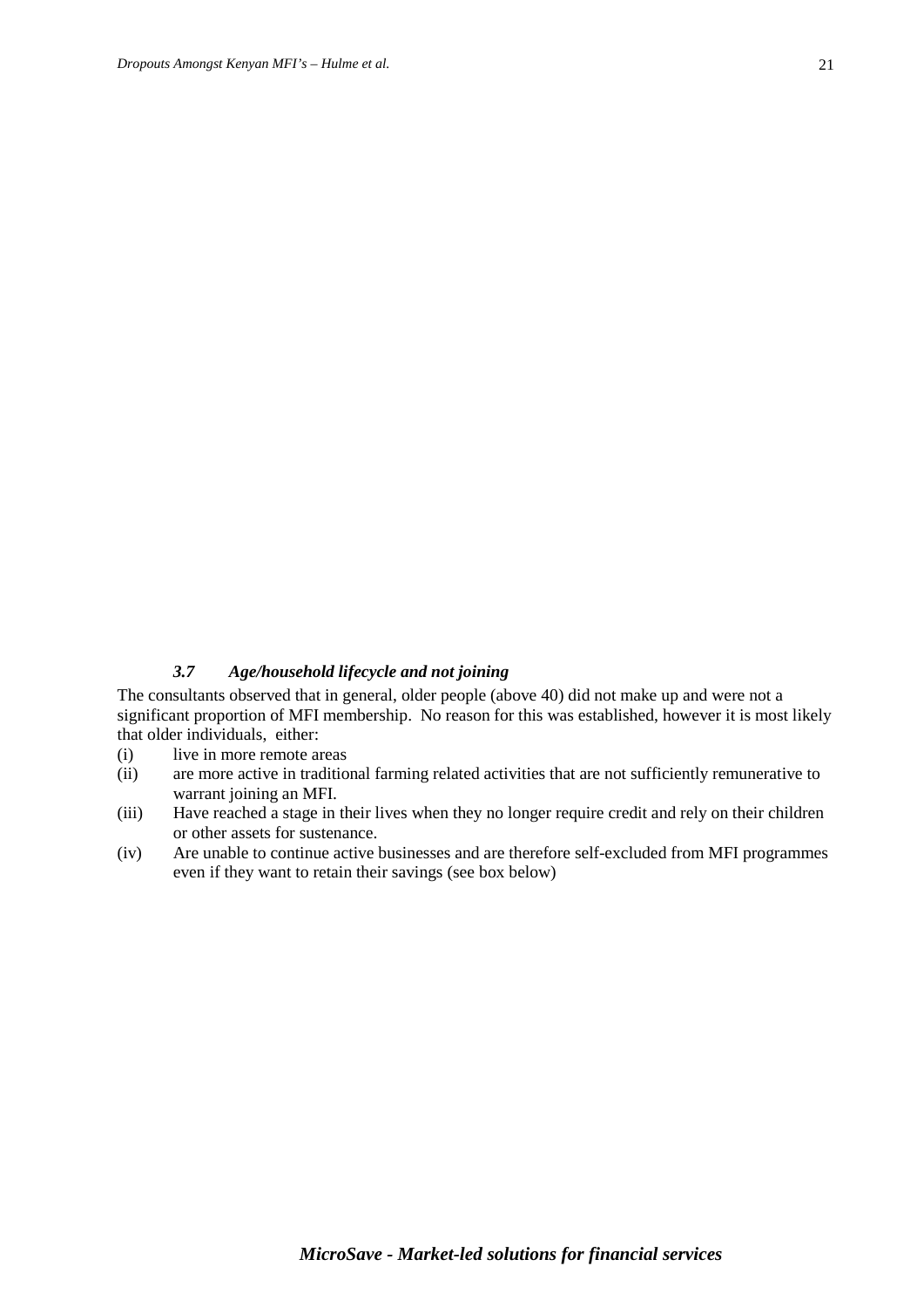# **Box 8 James' Story 'Can't I Save with the Group…. I'll Pay'**

James is the Chairman of an NCCK group in Nyeri District. By the standards of microfinance in East Africa his group is in the 'rural interior' being 5 kilometres from a tarmac road and on a settlement scheme abutting the Aberdare National Park.

James is a retired teacher whose energies have helped to pull together this group of relatively poor micro-scale traders, dressmakers, mechanics and shoe repairers. However, last month he was evicted from the small shop that he runs in a nearby rural trading centre as the owner wished to redevelop the site. As he is old and has a pension he does not wish to establish a new microenterprise. The NCCK has told him that he will have to resign from the group as this is a microenterprise scheme and clients must have a business. Besides, as with virtually all East African MFIs, NCCK can only recover operational costs from loan products.

At the group meeting James made an eloquent plea to the NCCK credit officer - he wants to continue being a member, providing voluntary management services and making regular savings. In his own words '…can't I stay with the group I shall pay you to keep my savings'. Unless things change dramatically the answer is almost certainly going to be 'no'.

It is likely that if MFIs had other "non-business" products such as insurance or savings instruments, they might attract a larger number of elderly clients than at present.

# **4 WHO JOINS MORE THAN ONE MFI AND WHY**

Although we did not meet a significant number of individuals with multiple membership in MFIs, several credit officers and MFI clients admitted that individuals were joining more than one MFI. The main reason was to expand the individual's capital base. According to one credit officer, "to get more capital, some don't have security to borrow large amounts from one so they take small amounts from two groups." In other cases, firms with adequate security joined more than one MFI, because the individual MFIs loan ceilings were too low to meet the firm's capital requirements.

We also found that some individuals, tempted by potential access to easy credit, joined more than one MFI. One credit officer interviewed cited this as a big problem; very often the individual ends up defaulting on at least one or both of the loans. Credit officers in several locations actively discourage individuals from taking up multiple loans and when they do, follow up closely with them to ensure that the loans (at least theirs) are paid back. In some cases informal credit reference checks between credit officers of different MFIs have been started to reduce the number of multiple memberships. This is not widespread however and in fact the consultant did not observe a significant amount of collaboration between MFIs in the areas visited.

In all cases it was reported that taking out multiple membership was a very stressful exercise for clients and one that credit officers actively seek to discourage.<sup>[6](#page-21-0)</sup> We were told of one client who had taken out loans with two MFIs, struggled to repay and after completing payments withdrew from both groups to "rest" clearly fatigued. Evidence suggests that if individuals found an MFI that met all their needs they would prefer not to join more than one given the onerous requirements. The challenge for MFIs is to continuously monitor and adapt to the needs of their client base to allow for more of them to be **fully satisfied** with the services provided

# *4.1 Switching from one MFI to another*

Although we did not encounter many individuals that had multiple MFI membership, we did encounter many cases where individuals switched from one MFI to another. There is increasing competition for clients particularly in Nairobi, Central Province and some parts of the coast. Clients are also becoming

<span id="page-21-0"></span><sup>&</sup>lt;sup>6</sup> Clearly this is partly due to their own self interest in not assisting the "competition" but also to protect their loan portfolio as the chances for default are higher with multiple membership.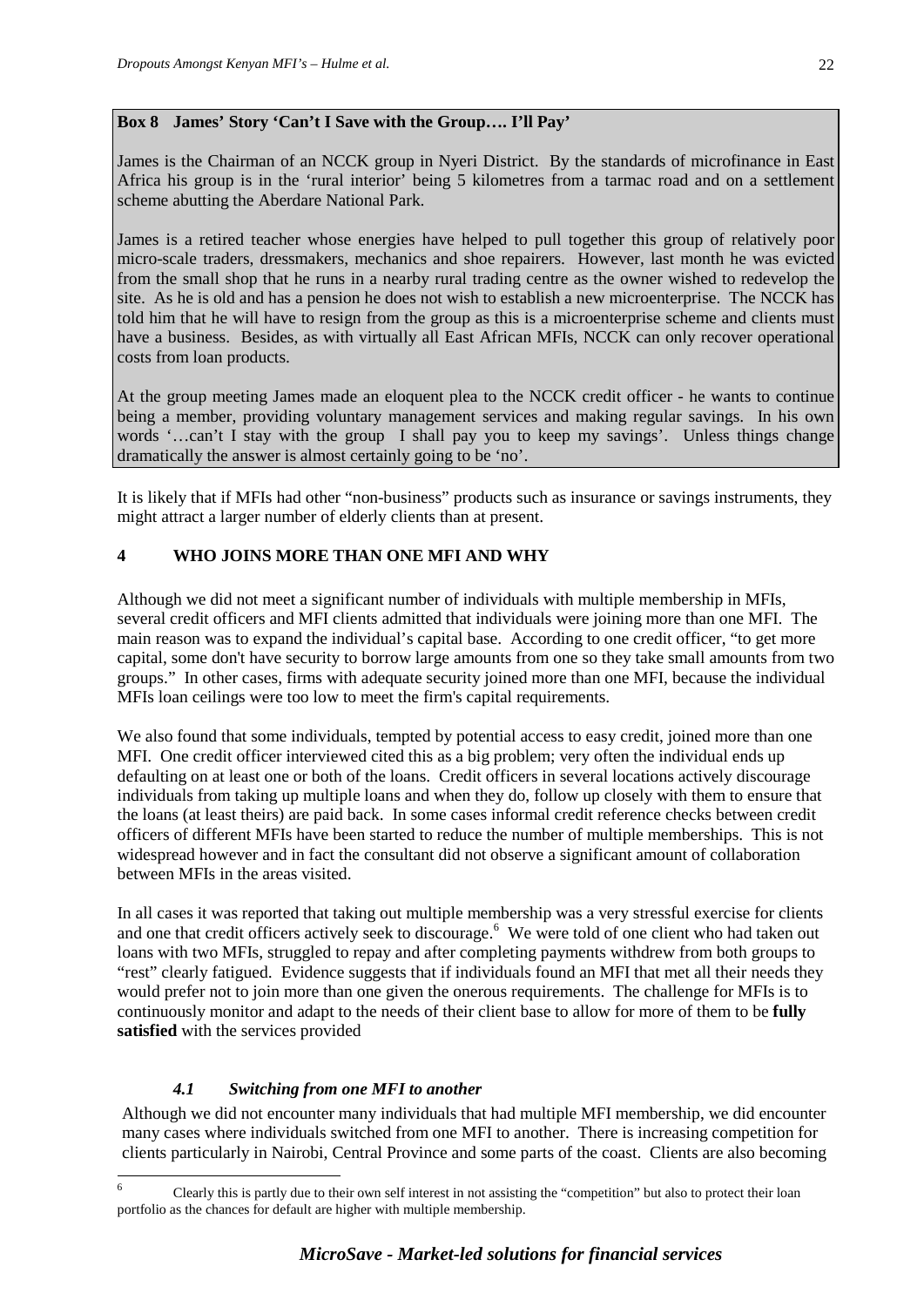more and more demanding and (service oriented) as their choices increase. Although we have mentioned some before in the dropouts section, in principle, some of the main reasons clients switch are identified below:

- **Loan Sizes and Increments are too low:** MFIs have different policies on the initial loan amount and increases in the loan size. KREP for example has a starting loan size of KSh. 15,000 with incrementals of 25% after that, meaning that it would take a client six or seven loans to obtain a loan of more than KSh. 100,000. This might take up to three years if repayment is consistent and loans are taken continuously. Other MFIs such as FAULU have similar starting loan sizes, but have a much more liberal incremental loan policy; loan size can double from one loan to the next in the FAULU programme for example. Clients that are interested in larger loan sizes prefer to go to FAULU instead of KREP and we did find evidence of some clients leaving KREP to join FAULU. KREP believe, however, that in the long run, the best interests of the client are served by having a much more gradual incremental loan policy as it does not put pressure on the group guarantee system. They have learned this by experience as their previous policy allowed for much larger loans in a relatively quick period which adversely affected their default rates.
- **Meeting Requirements:** Most of MFIs require that groups meet weekly, however some are beginning to experiment with a slightly more liberal meeting schedule. KWFT in Nyeri requires clients to meet only once a month and has found that it is a very popular change that has attracted some clients from other MFIs. Other MFIs are also contemplating making these changes as well in the region in order to retain clients.
- **Slow Loan Disbursements**: Some MFIs have less access to capital and have been unable to meet the demand for loans from other members. This has resulted in them losing clients to other MFIs.
- **Degree of Access to the LIF/Savings**: The consultants were informed by some groups that clients were leaving to join other MFIs when they discovered that it was taking long to access their Loan Insurance Fund. One MFI in particular holds the LIF in its own account which is different from other MFIs that allow groups to bank the LIF in their own accounts and access it upon approval by an MFI credit officer.
- **Preference for Women Only Schemes:** According to one credit officer interviewed, women preferred to be members of "all women" groups and have actually left one MFI to join another that targets women only. The main reason for this is that women enjoy other intangible social and companionship benefits when they are in groups of their own. They are also less intimidated and able to express themselves more freely. This occurrence may be more of a rural phenomenon than an urban one where societal norms and values regarding the participation of women in business activities is more conservative.

The fact that there are so many programmatic reasons why people switch from one MFI to another implies that there is potential for MFIs to establish clear niches and develop programmes and policies to meet the needs of particular clientele. It also implies that as competition increases, MFIs that are not increasingly attentive to their client needs will lose more and more clients.

# **5 SUMMARY ANALYSIS AND RECOMMENDATIONS**

# *5.1 Summary Analysis*

In summary therefore, we can conclude the following:

• Based on the information received, the drop-out rate in Kenya is still quite high and has the potential to grow even more as it is sensitive to both programme changes and the performance of the economy at large. Although most of the MFIs are collecting data on dropouts it does not appear that it is being used at a policy level to influence changes in products and policies.

# *MicroSave - Market-led solutions for financial services*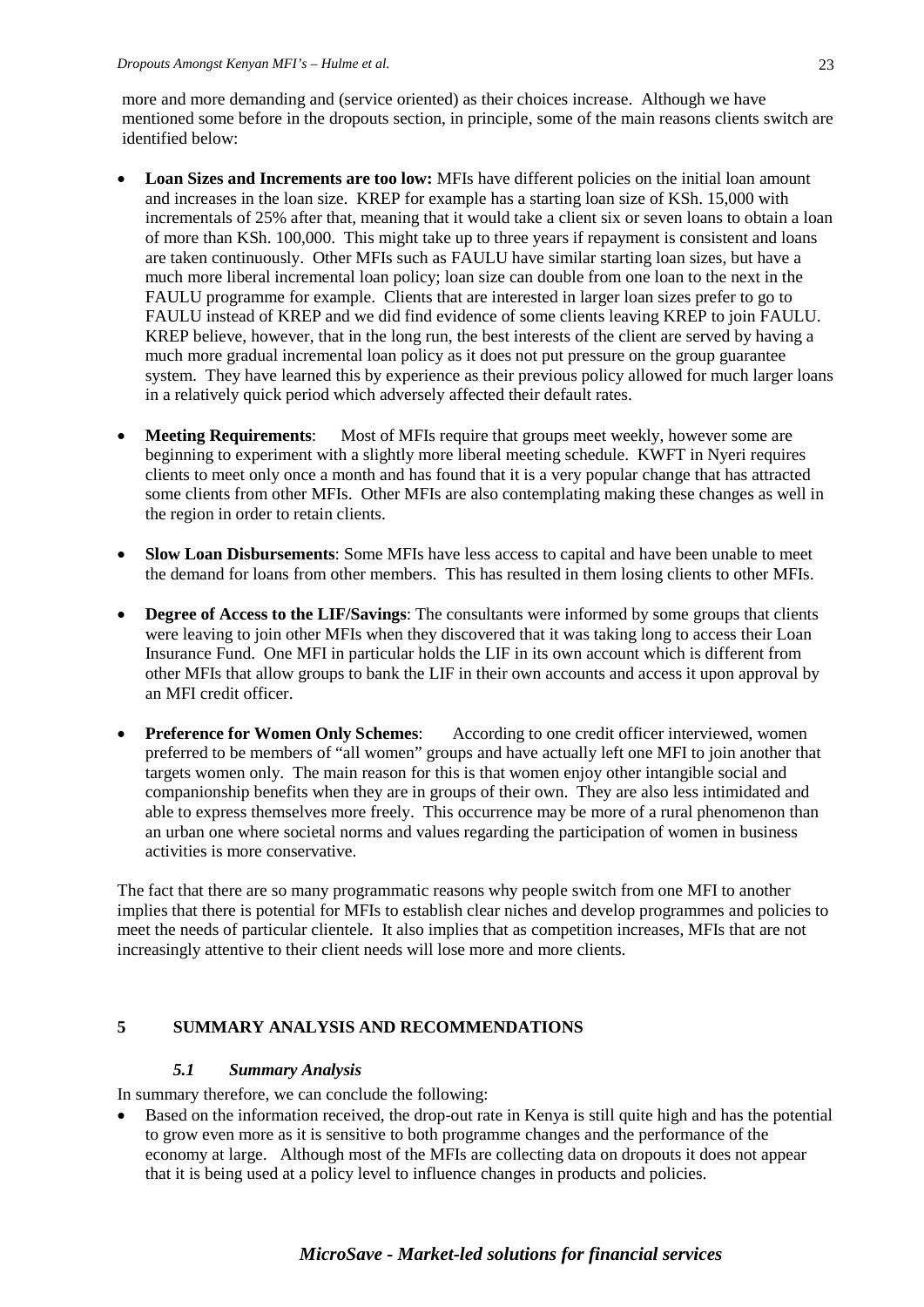- At the field level there have been efforts by credit officers to innovate and improvise methodologies to attract clients albeit at a limited level. The pressure on credit officers to achieve sustainability via high loan disbursements is forcing them to push endlessly to expand their client and loan portfolio base. This implies a certain "ruthlessness" towards members that are not borrowing and therefore a bias towards "new" clients that will borrow as they push out older clients interested more in saving. There is almost a "laissez faire" attitude towards dropouts amongst credit officers as long as they can recruit new ones. The implicit cost of allowing members to dropout in terms of lost time and disruption to the groups has not been registered effectively by many MFIs.
- The consultants did establish that dropouts tend to be highest during the first few loan cycles; we also found that seasonal patterns in rural areas do affect the performance of businesses and the level of dropouts during particular months.
- The reasons why drop-outs occur vary, however, the main ones identified include programme policies, business failure, indiscipline, fraud/group conflict, voluntary exit and illness among others. In our analysis it appears that the structure of various programmes has influenced the drop out rate significantly.
- Different socio-economic groups drop out for different reasons. Wealthier participants dropout either to access more funds or because they are tired of the onerous meeting requirements. Poorer members drop-out largely because they are unable to cope with business or personal shocks such as illness or death and as a result are unable to continue to meet the loan requirements. Average members tend to dropout either to access their savings built up over a period of time or to "rest" and return at a late date. Others are tempted into taking larger loans which they find difficult to pay back resulting in them being forced to dropout.
- Those that don't join MFI programmes include the very poor, employed workers at all levels and the elderly.
- Individuals join more than one MFI for various reasons, but the main ones include to expand their capital base, or switch to other MFIs to take advantage of various aspects of a particular MFIs programmes and policies such as larger loan sizes, less frequent meetings, women only groups, easy access to the LIF etc.

# *5.2 Recommendations*

Based on the assessment above, we recommend the following:

**MFIs should develop new products to meet clients needs**: The fact that so many dropouts occur for programmatic reasons implies that there are significant opportunities for MFIs to redefine their current programmes and policies to meet client needs. In addition, there are also opportunities for product development in a variety of areas to meet specific client needs. Consideration should be given to the following areas:

- Meeting requirements
- Schemes to cater for seasonal businesses
- The size of the loan and increments to subsequent loans:
- Gender segregated groups:
- Emergency loan provisions; rescheduling options;
- Loans for 'employed ' persons with businesses;
- Group size requirements reconstituted to suit varying urban and rural needs;
- Easier access to the LIF without having to exit the programme;
- Insurance and emergency schemes

**MFIs should Develop Long-term institutional capacity for product development**: In line with the recommendation above, we also noted that none of the MFIs have well integrated system for tracking for tracking the number of dropouts, the reasons for dropouts and relating that new product development. At present MFIs appear not to be too concerned about loosing clients as the perception among credit officers is that they can go out and recruit another one. The cost and benefits of this appear no to have been analysed in detail. As competition increases it will be increasingly important to RETAIN clients and to have a very keen understanding on the demands and needs of clients**. MFIs are also not taking advantage of the significant knowledge and resource base already existing with the credit officers. They need to be consulted more and given more leeway to develop programmes**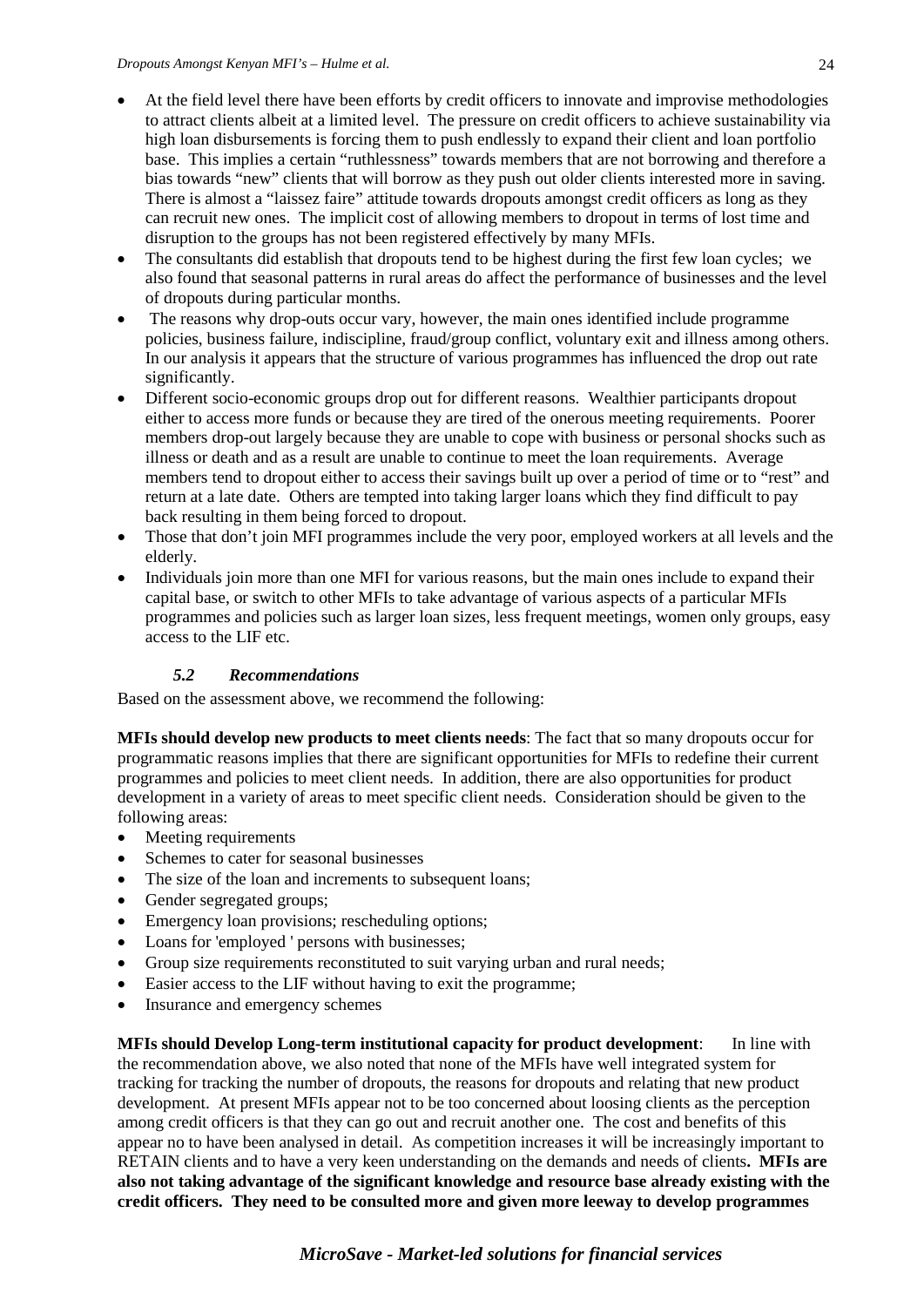**and policies that will facilitate greater client retention.** Several quotes from Bill Gates manager of one of the most successful companies in the world, on the importance of tracking bad news is illustrative of how even the best companies are forced to understand the needs of their clients.

*"an important measure of a company's digital nervous system is how quickly people in the company find out about bad news and respond to it."*

*"learning from mistakes and constantly improving products is key in all successful companies. Listening to customers is a bigger big part of that effort."*

*"focus on your most unhappy customers."*

*"gather rich information on their unhappy experiences with your product and find out what they want you to put into their product."*

Although it may appear that there is still significantly room in the market for all players, the speed at which this can change can be quite dramatic. The implications and impact of KREP entering into the market as a fully fledged financial institution has yet to be analysed in detail and yet they are likely to have the wherewithal and resources to draw away a significant client base from other MFIs unless these MFIs also begin to think about ways to maintain a competitive edge in certain market niches.

- *MicroSave* should fund practical product development pilot activities for MFIs in Kenya. MFIs assisted should be those that may not necessarily have the resources to develop long term product capability.
- Given that so many of the very poor and even upper poor do not have access to financial services, there is need for donors, practitioners and others interested in poverty eradication to think about additional methodologies and approaches to reach the poor. Contrary to the experience in Bangladesh, the Grameen approach which has been applied in Kenya has not been sufficient to reach the vast numbers of poor and very poor in need of assistance.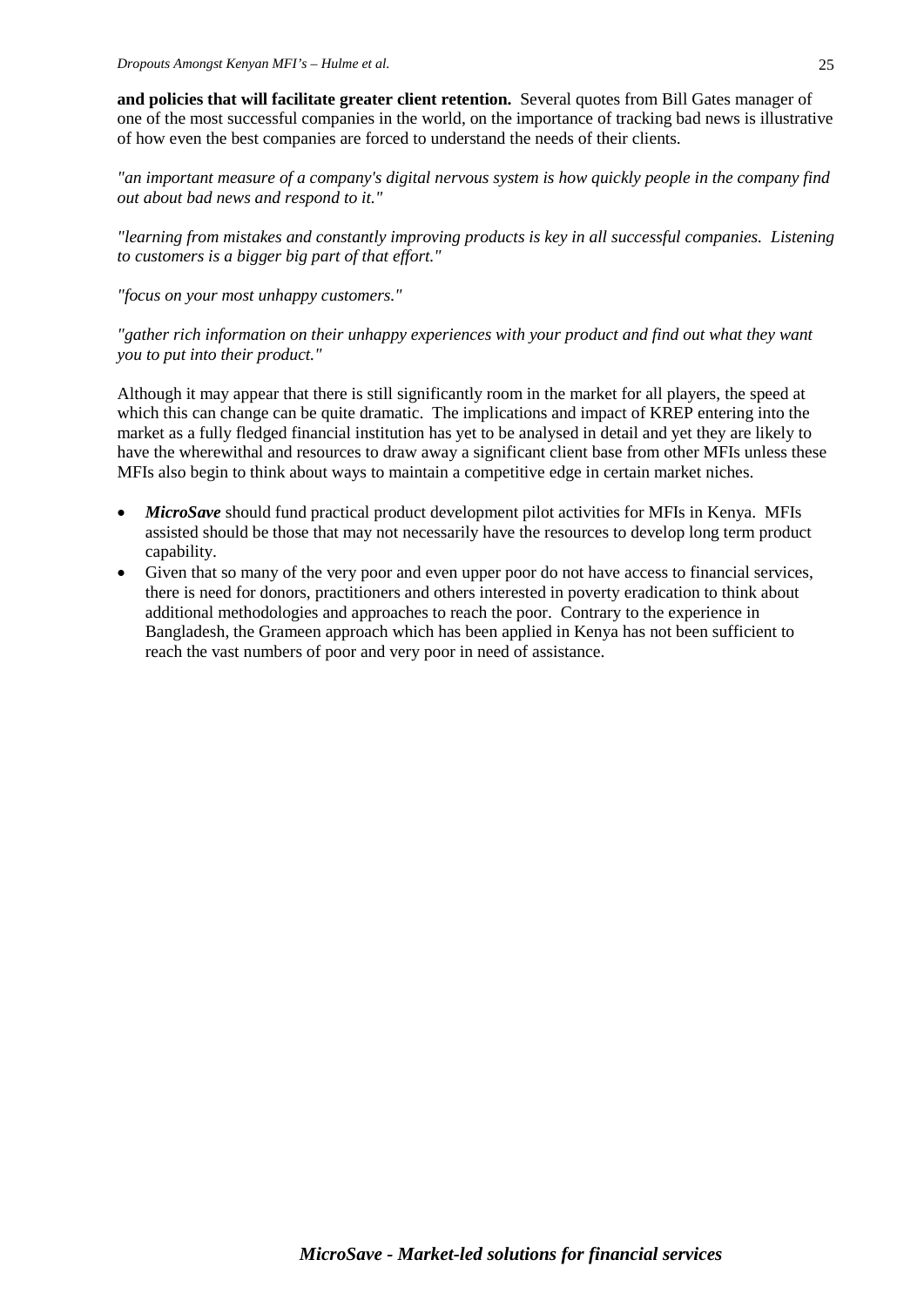#### **APPENDIX 1 LIST OF PERSONS AND GROUPS INTERVIWED**

| 1.             | Aleke Dondo                 | <b>KREP</b>                                           |
|----------------|-----------------------------|-------------------------------------------------------|
| $\overline{c}$ | Ben Nkungi                  | <b>NCCK</b>                                           |
| 3.             | Dagoretti Amani Group       | <b>KREP</b>                                           |
| 4.             | Hapa Kwa Hapa group         | <b>KREP</b>                                           |
| 5.             | Jikaze Group                | <b>PRIDE</b>                                          |
| 6.             | Mwitamania Group            | <b>PRIDE</b>                                          |
| 7.             | Hawkers Group Member        | <b>KREP</b>                                           |
| 8.             | <b>United Group</b>         | <b>KREP</b>                                           |
| 9.             | Amboni Group                | <b>NCCK</b>                                           |
| 10.            | Urumwe Self Help Group      | <b>NCCK</b>                                           |
| 11.            | <b>Abundant Faith Group</b> | <b>KWFT</b>                                           |
| 12.            | Mongozo Self Help Group     | <b>NCCK</b>                                           |
| 13.            | Border Self Help Group      | <b>KREP</b>                                           |
| 14.            | Mathena Vision              | <b>KREP</b>                                           |
| 15.            | Christine Midia             | Credit Officer, KREP West Nairobi Area Office         |
| 16.            | George Odhiambo             | Branch Manager, PRIDE Thika                           |
| 17.            | Juliana Muthoka             | Credit Officer, KREP Nyeri                            |
| 18.            | Mr. Kariuki                 | Branch Manager, NCCK Nyeri                            |
| 19.            | Peninah Mwangi              | Regional Credit Officer, KWFT                         |
| 20.            | Martha Murage               | Nyeri Credit Officer, KWFT                            |
| 21.            | Lucy Kavinda                | Nyeri Credit Officer, KWFT                            |
| 22.            | Rosemary Macharia           | KWFT, Nairobi                                         |
| 23.            | Thenya Mule                 | <b>KREP</b>                                           |
| 24.            | Kimondo Karanu              | <b>PRIDE</b>                                          |
| 25.            | Mrs. Bungu                  | <b>KWFT</b>                                           |
| 26.            | Mr. Harry Mugwanga          | Micro-finance Consultant; visited up to 20 Care-WEDCO |
|                |                             | groups in Western Kenya                               |
|                |                             |                                                       |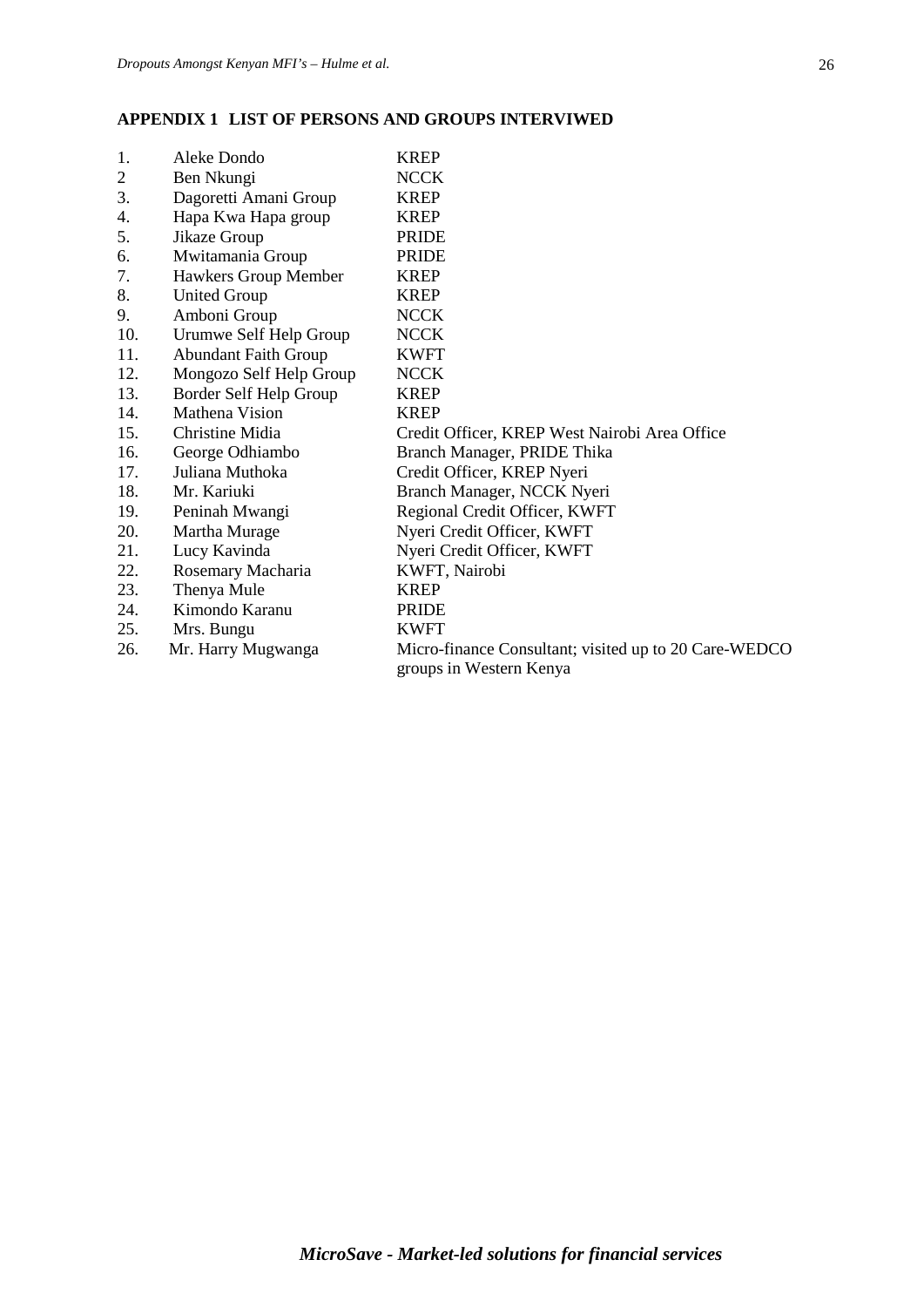#### **APPENDIX 2**

# **METHODS USED**

The research team used a variety of quantitative and qualitative methods to carry out the study.

# **Quantitative Methods**

- The team entered drop-out records from MFIs into the computer and analysed them to look for trends, seasonal variations, variations by cycle, etc.
- In addition the team analysed some of the field data collected quantitatively in order to assist in our overall assessment and to substantiate qualitative data where possible.

# **Qualitative Methods**

- Key informant interviews were conducted with the managers and front-line staff of the participating MFIs.
- In-depth interviews were conducted with clients, dropouts and non-clients of the MFIs in the catchment areas where the participating MFIs were operating.
- The team conducted extensive focus group discussions with clients and non-clients of the MFIs in the catchment areas where the participating MFIs were operating.
- **Participatory Rapid Appraisal techniques were also used.**

Approximately 500 people were interviewed.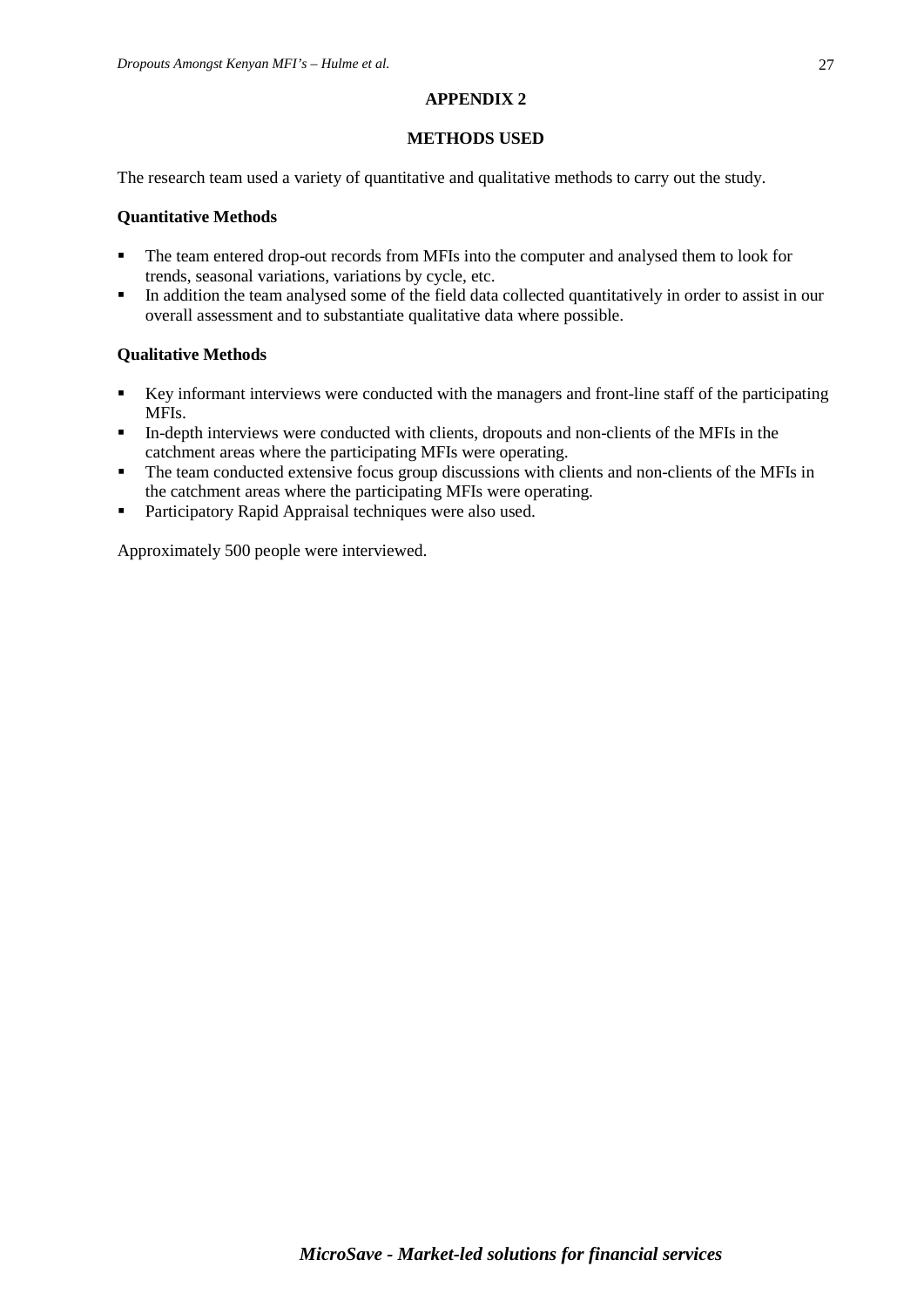# **APPENDIX 3 CASE STUDIES**

#### **GROUP CASE STUDY:1**

| <b>Name of Group:</b>          | Hapa Kwa Hapa Group                      |
|--------------------------------|------------------------------------------|
| <b>Funding Agency:</b>         | Kenya Rural Enterprise programme (K'REP) |
| <b>Year Group Started:</b>     | 1993                                     |
| <b>Starting Membership: 36</b> | <b>Current Membership: 23</b>            |

#### **Characteristics of the Group**

The group since inception has been predominantly male. Current membership includes 20 men and 3 women. The group is located in an urban slum area in Nairobi called Kawangware. Members of the group can be classified as upper poor.

**Dropouts:** Since April 1998 the group has lost 7 members. The reasons for dropping out are presented in the table below:

| <b>Member Characteristics</b>   | <b>Reasons for Dropout</b> |  |
|---------------------------------|----------------------------|--|
|                                 |                            |  |
| 1. Single woman, butchery       | <b>Business failure</b>    |  |
| 2. Headmaster, poor attendance  | Voluntary                  |  |
| 3.Good business hardware ,male  | Needed larger loans        |  |
| 4. Woman, hair salon            | <b>Business failure</b>    |  |
| 5. Man, good transport business | Unable to attend           |  |
| 6. Male, bar                    | Unable to attend           |  |
| 7. Milk bar, male               | Unable to pay              |  |

# **Other Issues:**

- $\triangleright$  According to the group no defaulter left with a loan balance to pay. The group encourages members to pay their loans until the savings are enough to offset the loan balance.
- $\triangleright$  Members are requested that grace period to be introduced and the duration for paying of large loans be introduced. The current maximum period is one year.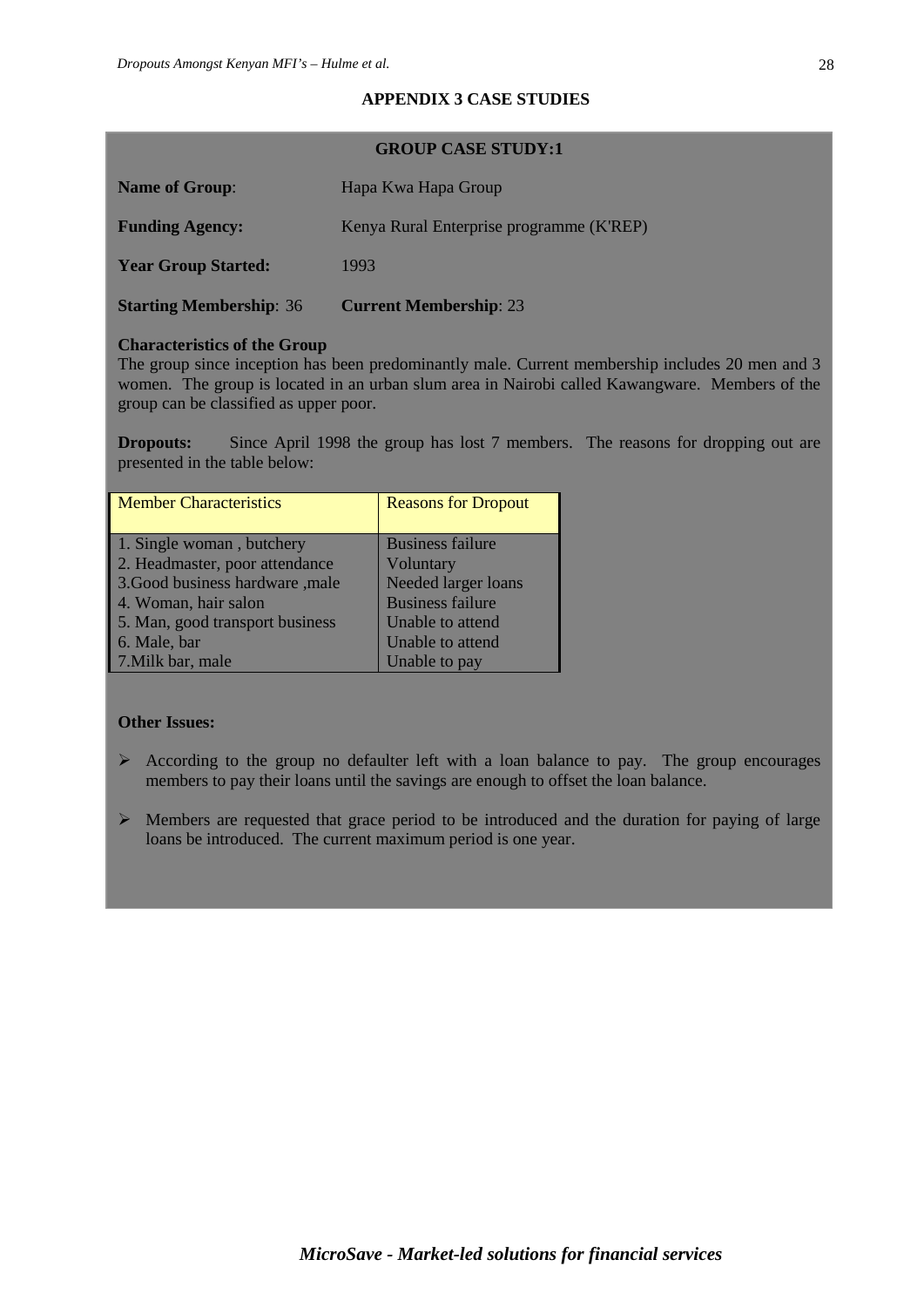# **GROUP CASE STUDY 2**

| <b>Name of Group:</b>  | United Group, Nyeri |
|------------------------|---------------------|
| <b>Funding Agency:</b> | <b>KREP</b>         |

**Starting Membership**: 30 **Current Membership:** 15

# **Characteristics of the Group**

The group consists of small formal businesses in established locations. Businesses include electronic shop, clothe boutique, laundry, spare parts business, transport business among others. There are still 8 founder members in the group. These have established quite a strong bond. Group members could not be considered as poor although some may have graduated from upper poor. Almost all members of the group owned a car.

**Dropouts:** Over the past year there have been 2 dropouts: one member left voluntarily as he could not get along with other members and another member's business failed so he left the group.

Since the groups inception it has experienced significant turbulence at one time loosing 22 members and leaving only 8. Reasons for leaving include default, fraud, business closure and indiscipline. A major reason for this is that at group formation, many members did not know each other. Many original members were employed and did not understand fully the terms and conditions.

# **Other Issues:**

- $\triangleright$  The group is finding it difficult to get people to join as the initial loan size is too small and the increments are also small. FAULU for example allows the loan to be doubled.
- $\triangleright$  Between Dec. 98 and April 1999, 6 individuals have joined and left the group for the reasons cited above.
- $\triangleright$  The group has significant savings in the bank (KShs.440,000). The largest amount held by an individual is KShs. 85,000.
- The group merry-go-round is able to give loans of KShs. 25,000. K'REP's starting loan is 15,000. Members would rather take advantage of the merry go-round's better terms then the KREP loan.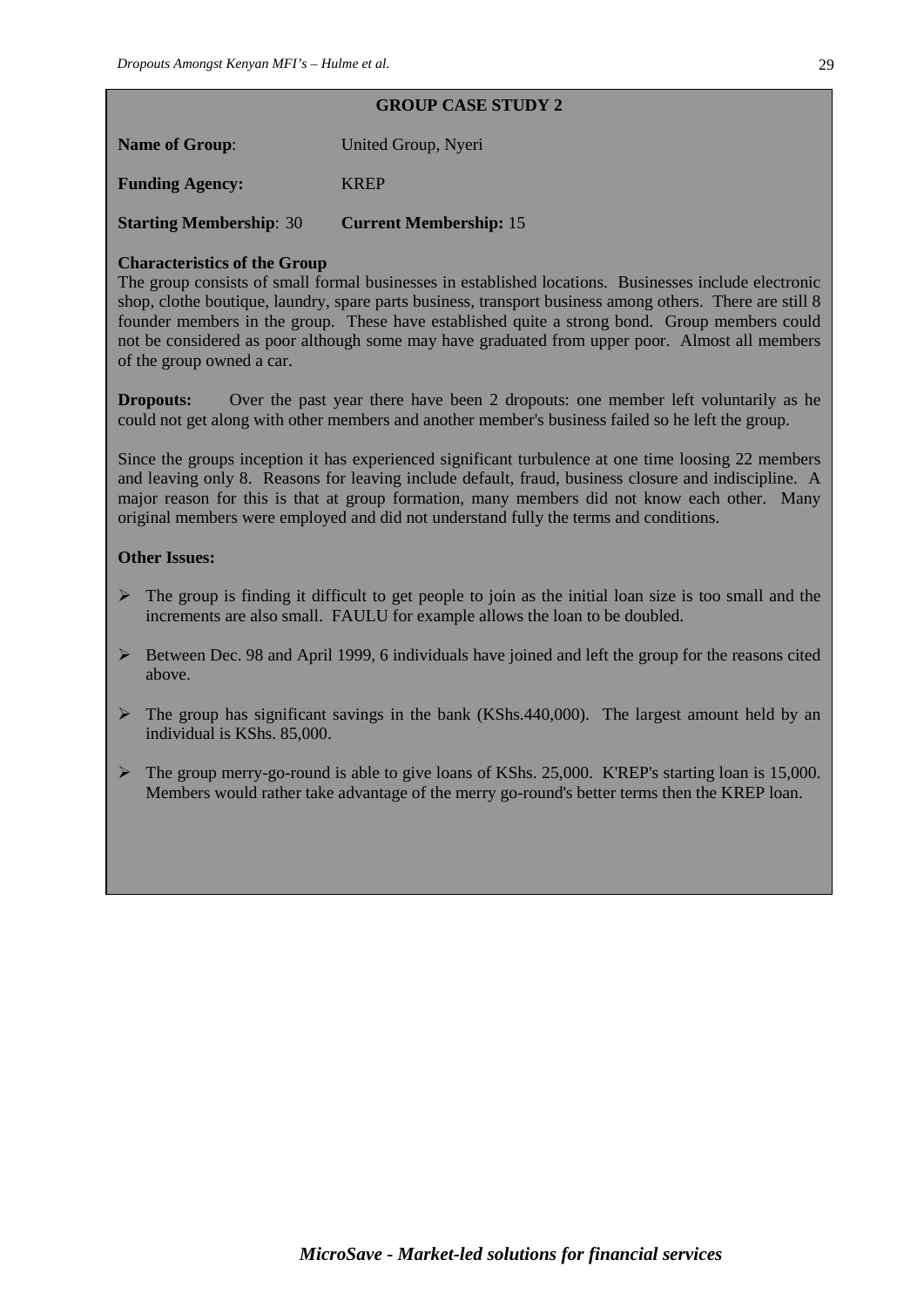#### **Group Case Study 3-Uhuru Self Help Group, NCCK**

**Date Formed:** 1994

**Starting Membership**: 25 **Current Membership**: 29

#### **Characteristics of the Group:**

The group is located in Mweiga which is a small rural Kenyan town in Central Province. The businesses are largely livestock and agriculture based and include butcheries, market traders, restaurants, hardware and retail shops.

**Dropouts:** This group has been fairly cohesive. Seventy five percent (75%) of the current membership are starters. Four have left. Two females could not pay due to poor business performance, one female could not meet the regular time requirements and another left voluntarily although his business is still going on.

#### **Other Issues:**

An interesting aspect of this group is that 7 of the current group dropped out at one stage or another to access their savings. They then returned to the group and started at the lowest level again. This is an indication that individuals in the group value the savings services provided.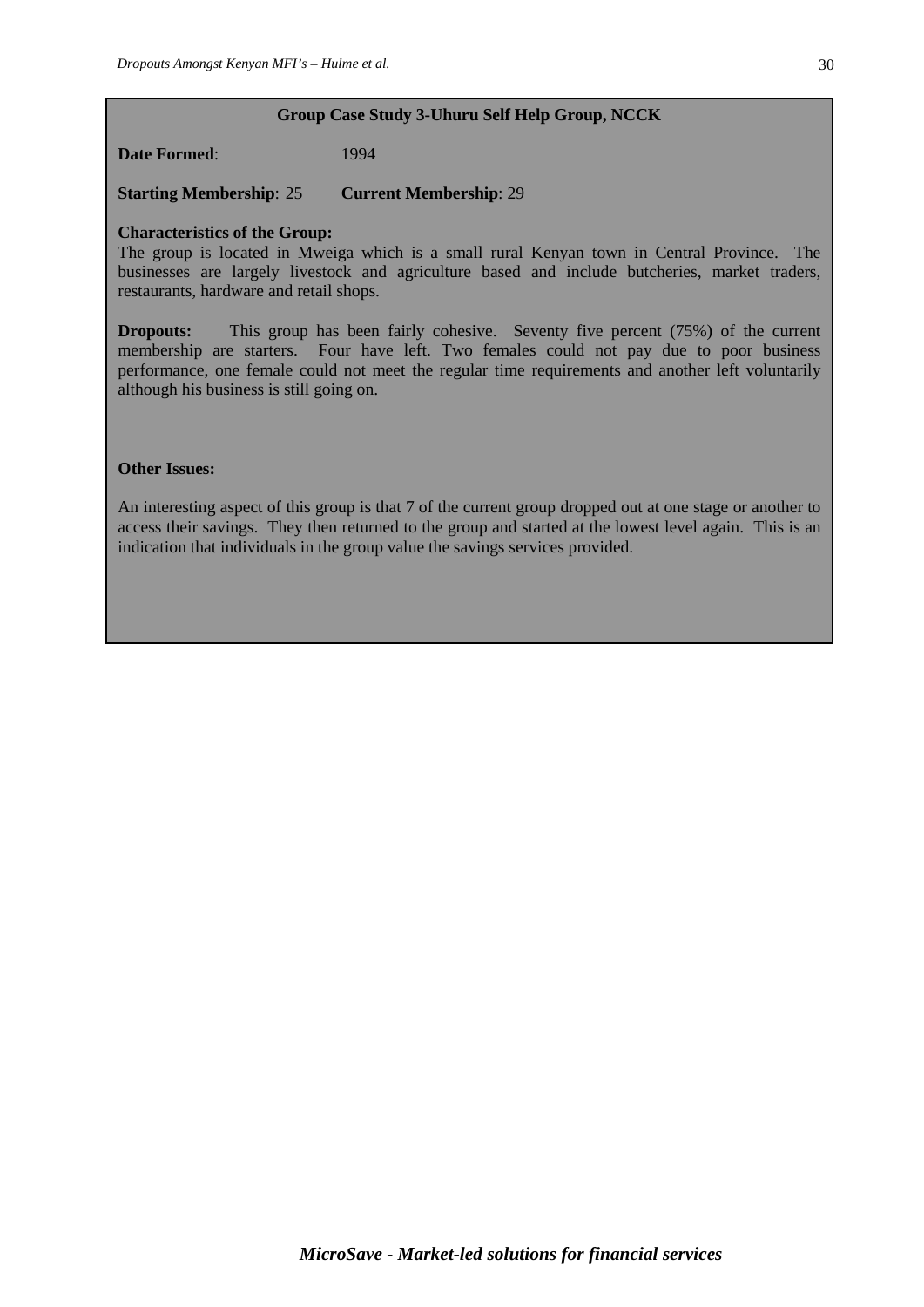# Name of the Group: Mathare Wendane, NCCK

**Date Formed:** 1997

**Starting Membership**: 29 **Current Membership**: 27

# **Group Characteristics**

The group is based about 15Km outside Nyeri. Members however come from areas within a 4.5 Km radius from an area which has limited transport. Businesses include clothes dealers, market traders, grocery stores hair salons and carpenters.

**GROUP CASE STUDY: 4**

**Dropouts:** Officially the group only had two dropouts. One left due to illness and one migrated from the area.

The group however was going through a process of disintegration. The meeting we attended only had 10 present out of a total of 27 registered members. Three members were defaulting on their loans and had not attended the meeting. The group was advised by the credit officer that they as a group needed to cover for the other members. The group has already paid a certain amount and were finding it difficult to continue paying as the amounts were quite a large amount (over KShs.20,000). The credit officer advised that if they did not pay back or get the loanees to pay back the outstanding loans within the next few weeks, the group would have to stop operating.

In addition to the three defaulters, there are also eight impending exits in the group. They want to balance their outstanding loans with their savings, but the loan policy does not allow this. Most of these people took their first 15,000 loans without really understanding how they would be paid back. The screening too ensures that members had viable business.

# **Other Issues:**

- $\triangleright$  The group is finding it difficult to mobilise people in the area to join. People are scared they might lose their assets e.g. cows. Another MFI tried to penetrate this rural area and failed.
- $\triangleright$  The current group is spread out with members coming from different places within a 5 Km radius. This is quite a distance as there is limited available transport in the interior which tends to discourage attendance and is an indication of the difficulty MFI's will have using the solidarity methodology in rural areas.
- $\triangleright$  A lot of the people in the area are conservative and not used to business. Young people have left the villages and gone to look for work. Those that are left are not exposed and need to be educated on the use and purpose of loans.
- $\triangleright$  Two years before, people were afraid of MFI's as they heard it was related to devil worship. This has now subsided as the churches intervened.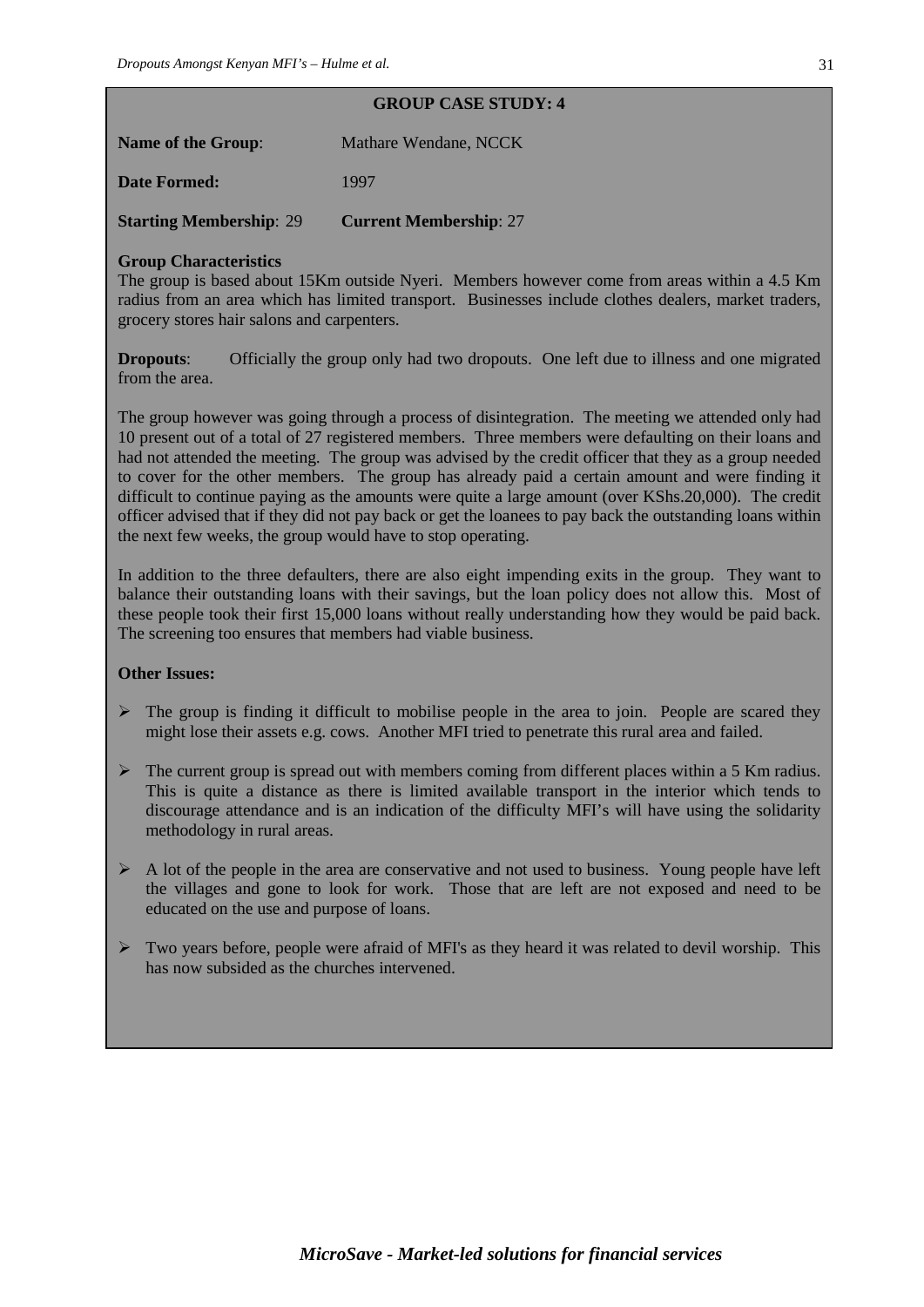#### **INDIVIDUAL CASE STUDY 1**

#### **Individual Not Receiving Micro-Credit Loan**

Waiganio is a young man aged between 25 and 30. He is a transient hawker who sells his goods next to the main market in Nyeri town on a very busy road. He sells his goods from a small carton. These goods include matches, handkerchiefs, thread, combs, toothbrushes and other small trinkets. Waiganjo maintains a small stock so that he can escape from the council authorities quickly and easily. Despite the transient nature of his business he has been doing it for several years and is able to make an average of KShs. 400-700 a day or between \$2200 and \$3800 per year. This is between 10 and 15 times Kenya's per capita income. Waiganjo is aware of various micro-credit schemes but is not interested in taking a loan despite his ability to pay.

He is afraid to take out a loan and would rather continue as he is. He has two children and lives on a farm near his traditional home, about 50 Km from Nyeri town.

#### **INDIVUDUAL CASE STUDY 2** (Mama Wanjiru Drop-out)

Mama Wanjiru sells cereals at the Karatina market. She was a member of KWFT but recently dropped out. After paying back on both loans, she decided to take a break and resigned from the group (KWFT and Faulu) to access her savings for the business instead of borrowing again. She is not yet sure she will return to the group but she may consider it in the future depending on her needs and the performance of her business.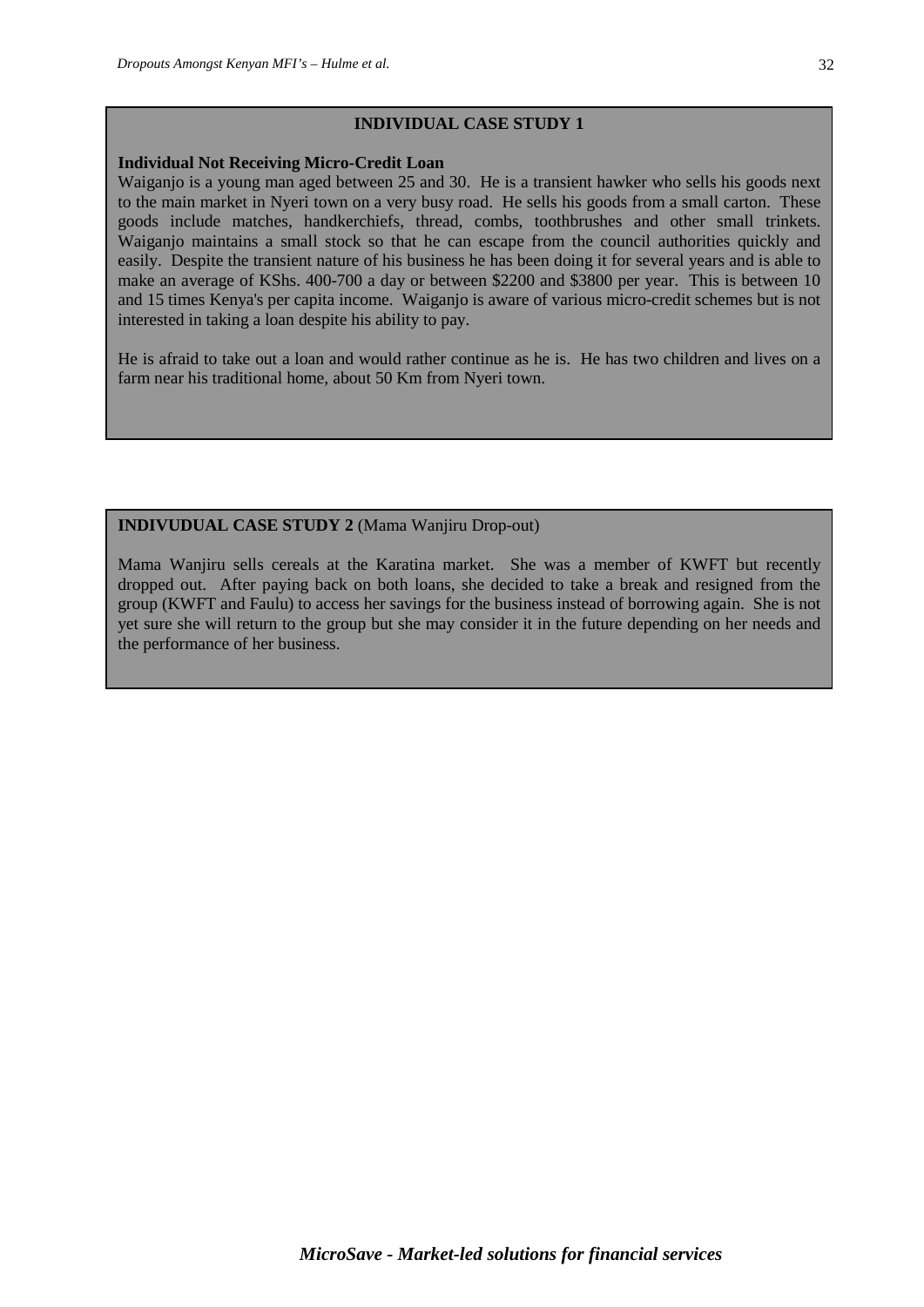# **INDIVIDUAL CASE STUDY 3**

#### **Josephine, The Vegetable Seller-Dropping Out, Moving On, Coming Back**

Josephine is a successful retail trader in vegetables at Nyeri market. She is unmarried has one child and lives in rented accommodation in the town. She is originally from Karatina , but by selling small quantities of vegetables and carefully saving at the Equity Society she has save up enough to move to Nyeri and start trading in the market.

She kept her savings in KCB but heard about KREP Juhudi Credit Scheme and she got together a group of 30 people to join the scheme in 1993. "I wanted to improve my business …this meant I could buy goods in larger quantities". She was a chairlady of the group and from an initial loan of KShs. 10,000 she built up to KShs. 50,000 in 1996, however, in that year disaster struck as she fell sick, needed medical treatment and could not do business. She 'balanced out' her loan by repaying with her savings and left the group.

In 1997 she was fit again and during 1998 she joined another MFI in Nyeri. She took one loan with this group but soon left as she did not like the way the MFI held the savings, rather than the members. She has now got together another group of 30 people and has arranged for them to join the Juhudi Scheme in the next few weeks.

At the time of the interview her financial strategy was as follows:

- 1. KCB savings account to start earnings.
- 2. A merry-go-round of 25 people in which each puts in KShs. 50 per week and 3 'winners'
- 3. The purchase of five acres of land -not yet formed-security.
- 4. A life insurance policy with Madison Insurance of KShs. 1,940 per month / a friend introduced her to this.
- 5. A secret hiding place to keep cash.

She would prefer it if the K'REP meetings were monthly rather than weekly, to reduce the time spent in meetings and because many of her clients are salaried and settle their bills with her monthly, in arrears. Ideally she would like an MFI that would save with and borrow on an individual basis.